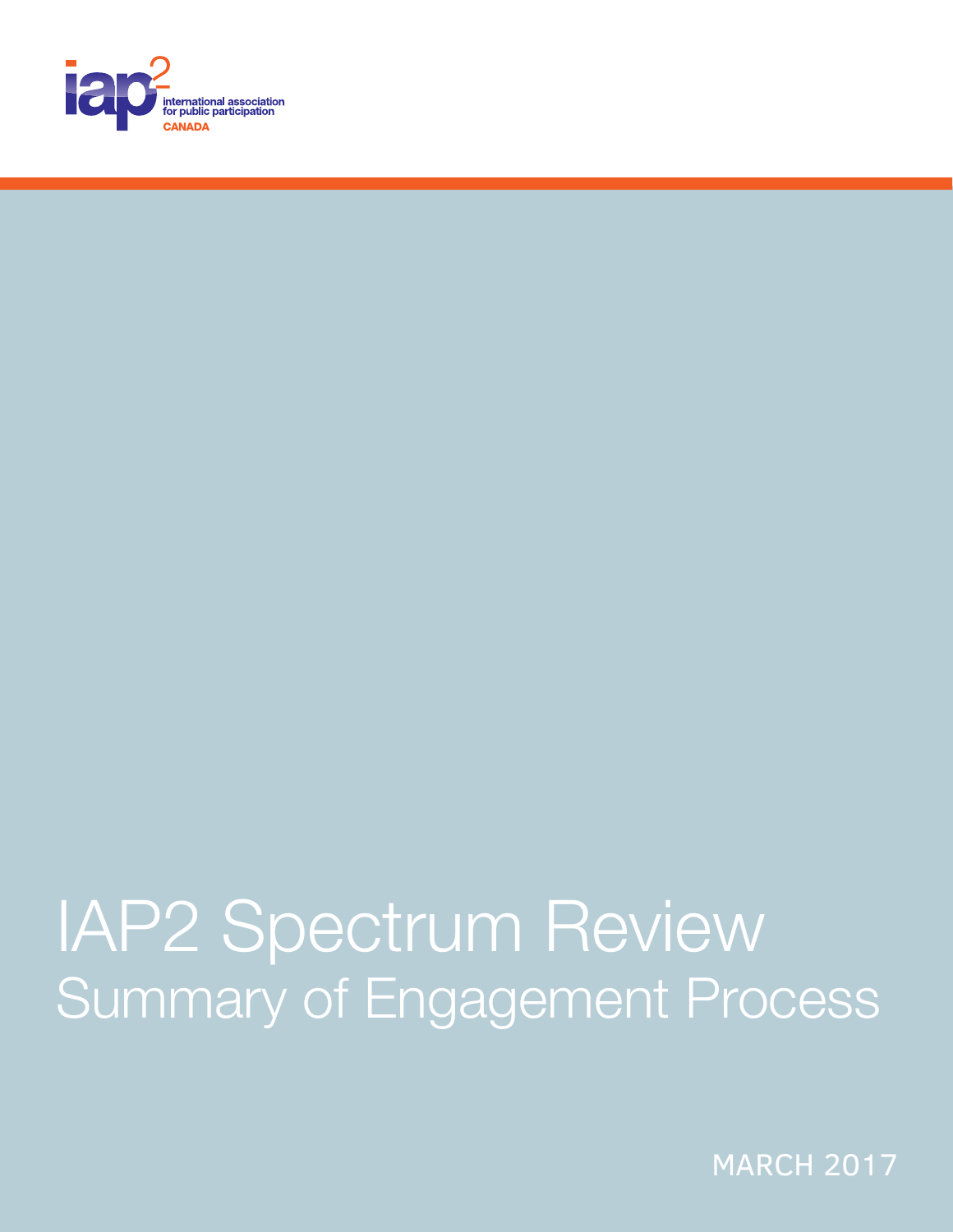# **P2 = P**ublic **P**articipation

*Public participation is any process that involves the public in problem solving or decision-making and uses public input to make sustainable decisions.*

*-International Association for Public Participation*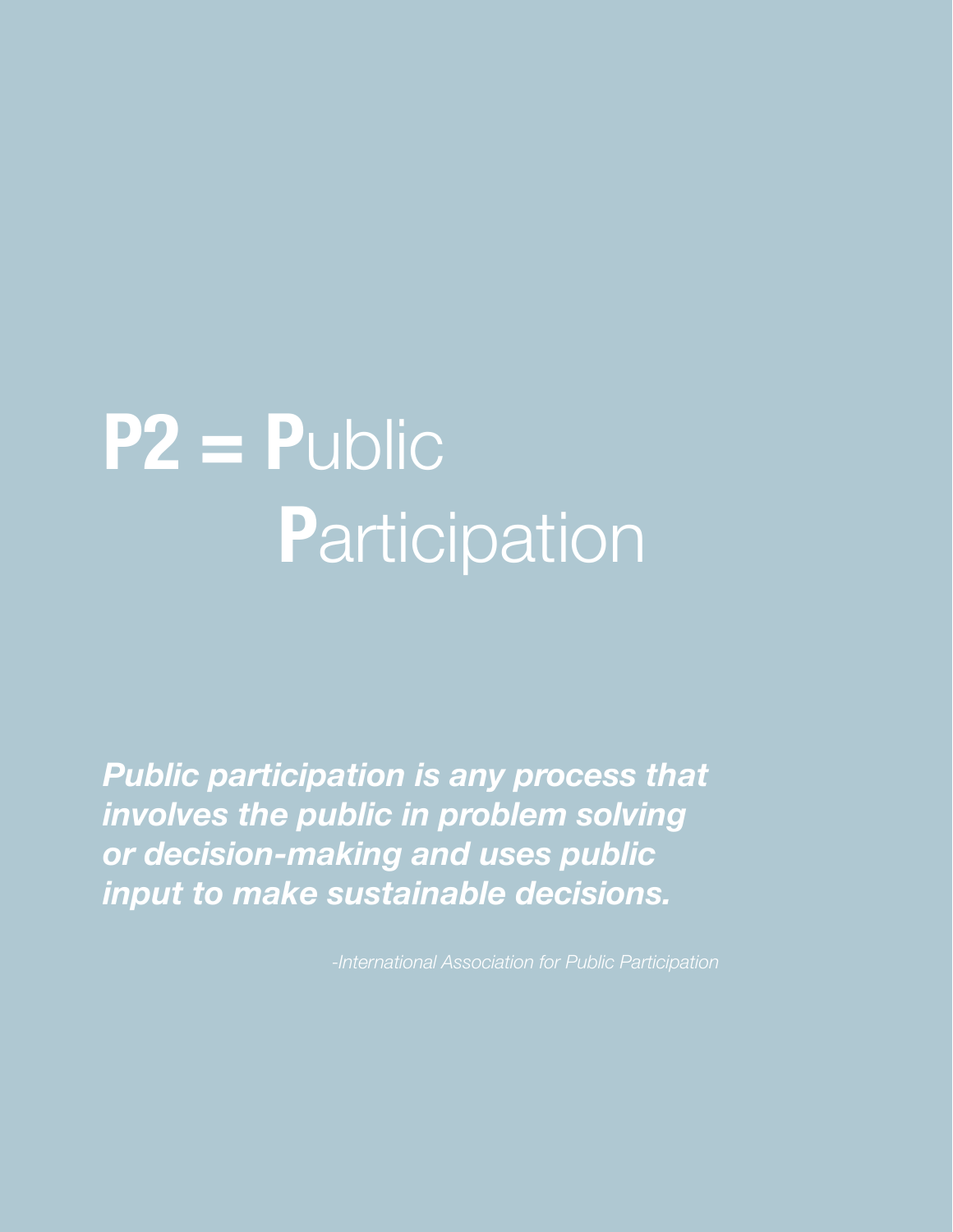## **EXECUTIVE SUI**



#### **BACKGROUND**

For several years, P2 practitioners have been discussing IAP2's Spectrum of Public Participation, focusing on its use, limitations, benefits, and potential changes that could be made to ensure it better reflects current contexts and needs. In recognition of this, IAP2 Canada volunteered to step into these conversations on behalf of the Federation, to act as a central gathering place for input from participants, and to report back on key ideas, insights, and possible actions related to Spectrumimprovement that emerged from this process. IAP2 Canada facilitated a Federation-wide discussion on the future of the IAP2 Spectrum throughout 2015. The basic question guiding the discussion was: Is the Spectrum still relevant in today's environment, and if not, how can it be improved?

The summary of input provided below is intended to assist the Federation to make decisions about the future of the Spectrum. It outlines some key Spectrum-related issues or concerns of interest. It contains some proposed improvement actions and strategies. Participants did not agree on whether the Spectrum required change. Among those who did believe improvements were possible or necessary, there was no agreement on the type or degree of change required. Nonetheless, ideas and insights emerging will certainly inform future Federation deliberations related to the future of the Spectrum.

#### **SUMMARY OF KEY FINDINGS BY THEME**

IAP2 Canada gathered feedback from over 220 Canadians, Americans, Australians, and New Zealanders through a variety of online forums and in-person conference sessions throughout 2015. As noted, there was no consensus on the need for change to the Spectrum, the degree of type of change thought necessary, specific Spectrum shortcomings and improvements required, or proposed concrete actions for the Federation to consider. Clearly, perspectives on the overall effectiveness of the Spectrum, and on its possible evolution, are diverse. However, there does appear to be general agreement that the Spectrum has been and will likely continue to be a useful tool for practitioners in the future. There appears to be general agreement that the Spectrum – or at least some variation of it - should continue to be embraced as an important tool in the overall IAP2 resource package.

Many of those proposing change appear to be describing adjustments and adaptations that can be considered relatively minor. As such, they are proposing 'tweaks' to the Spectrum. Several others described ways of improving the Spectrum, not by changing it per se, but rather by developing short companion explanatory pieces (e.g., a 'user's manual' or other short 'notes to the reader' that would clarify some words, terms, and key concepts) that could accompany it. In short, in their view at least, the problem is not with the Spectrum itself, but with the lack of explanatory text provided with it. At least one other implied that the problem with the Spectrum is not that there is a lack of available explanation related to its intent and utility, but rather that some users are unaware that the Spectrum was never intended to be a standalone tool – it was intended to be read, considered, and used in concert with other documents such as the IAP2 Core Values and Code of Ethics documents.

Several participants described needs, issues, challenges, and gaps related to the Spectrum, that should they be acted upon by the Federation, the resulting changes could only be described as major. These individuals were directly or indirectly proposing changes - such as reorienting the Spectrum so that it is presented through the eyes of a participant versus a decision-maker - that would necessitate considerable revamping of the tool. No one recommended or advocated for the complete abandonment of the Spectrum.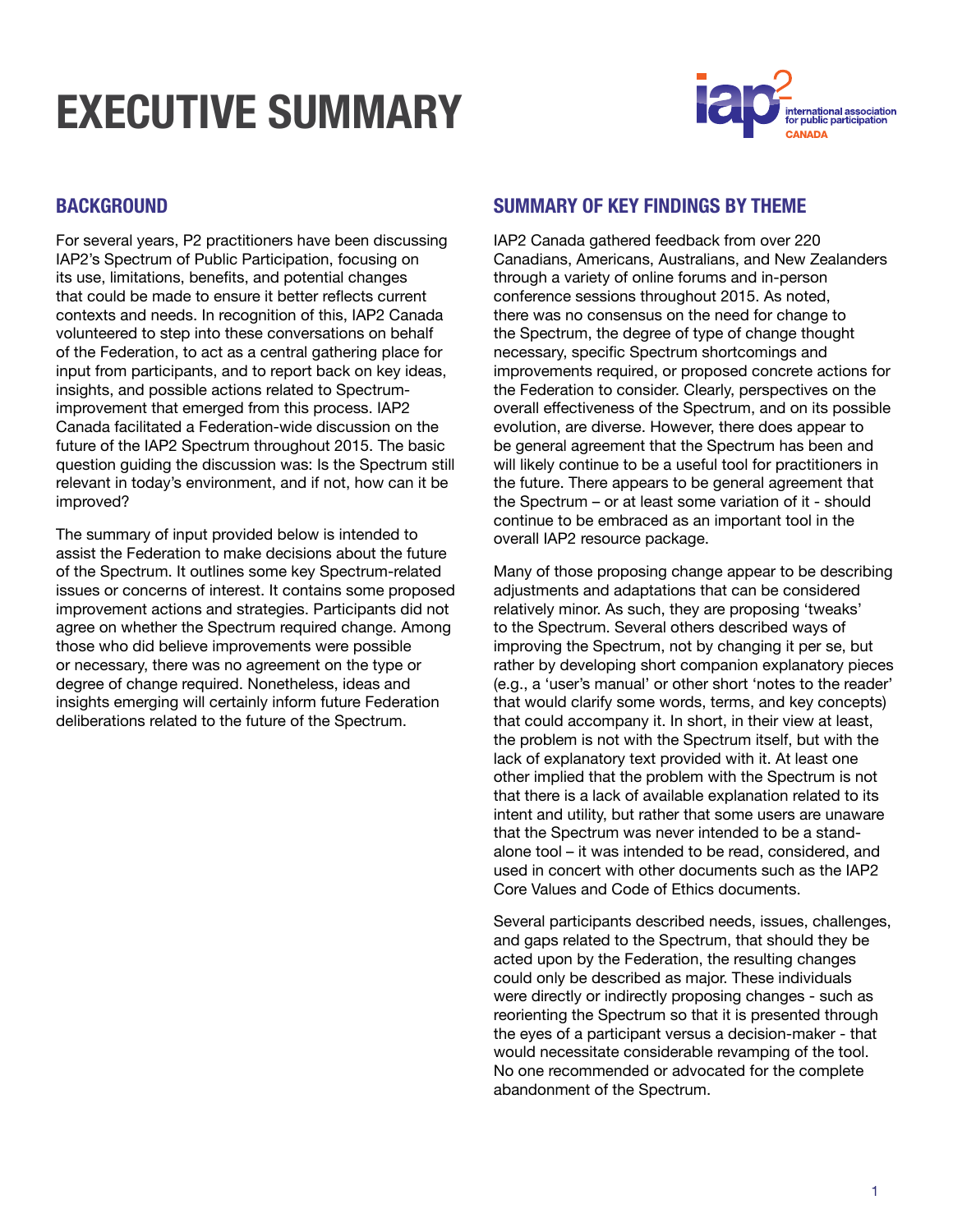## **EXECUTIVE SUI**



The following broad themes emerged from the input received from participants. Given the imperfect world of qualitative data analysis, it is quite possible that different people tasked with reviewing participant-input would have emerged with somewhat different themes. Nonetheless, they are provided here as a type of 'shortcut into the data' that will assist Federation decisionmakers with their deliberations related to the operational question 'what, if anything, should the Federation do with the Spectrum now?'

#### *Disagreements re: term confusion/ misunderstanding*

It was acknowledged that the Spectrum was at least partially created to establish create a common language and/or terminology for those interested in P2 processes. However, as evidenced by some comments received, there appears to be some confusion (or misunderstandings) over some terms and words used by IAP2 in relation to the Spectrum. Although many acknowledged that the Spectrum has been a useful tool, some have noted that it could be improved by clarifying IAP2's intended meanings in some instances. Given the variety of people using the Spectrum - people with different backgrounds, from different sectors, with differing cultural perspectives, and who often have different mother tongues - and given that there are no true 'gold standard' definitions for seemingly simple P2 words (e.g., consultation), some degree of definition/terminology confusion and misunderstanding is likely inevitable.

*Key Action Ideas:* IAP2 could better educate its members on how the IAP2 understands and interprets the various terms and words used (with emphasis on those that appear to be causing most of the confusion/ misunderstandings); it could do this in a variety of ways including: footnotes; special add-on explanatory text; and/a short video).

#### *Issue of power: Single-convener 'in charge' lens is not the entire story*

The Spectrum is viewed by a number of people as topdown and unnecessarily viewed 'through the lens or from the perspective of a single decision-maker who somehow believes he/she has the ability to can give power to the participants'. They argued that this 'framing' does not adequately reflect the reality of many P2 processes. It does not illuminate how the public can become engaged in 'decision making' without any formal convener, or without having been 'invited'.

*Key Action Ideas:* Create a second Spectrum through the 'lens of participant/activist'; revamp the existing Spectrum to incorporate other 'framings' or perspectives; develop explanatory notes (text; graphics, video) that clearly outlines this and potentially other limitations of the Spectrum including a brief explanation re: why IAP2 has taken this approach with this tool.

#### *Too focused on 'P2 leading to a single decision'*

The Spectrum's focus on the decision-making process (getting to a decision) can be useful for what it is, but it can also be limiting if one wants to understand P2 beyond an early or first decision-point. As such, the Spectrum does not seem to adequately reflect or make room for P2 process implementation, nor does it reflect P2 as a collaborative act involving multiple parties working together over time to bring about change (activism) or resolve conflict.

*Key Action Ideas:* IAP2 could adjust the Spectrum wording (make more explicit) so as to remind users that the Spectrum is not intended to only focus on 'getting to a single decision' but rather is intended to cover myriad decisions that can occur throughout a P2 process (i.e., beginning with P2 that informs early decisions, but which also includes implementation decisions and even evaluation decisions).

#### *Over-emphasizes projects/practicalities (emphasis needed on vision/big picture)*

Several people seem to believe that the Spectrum is too project and/or practical oriented. They seem to want the Spectrum to become more aspirational and visionary in nature (i.e., a tool that will present P2 as a process of civic discourse, community-building, and collaborative sustainability-making). Implicit in their comments is the need for the Spectrum to 'speak to' the ideological 'why' of P2 instead of just the 'nuts n' bolts how'.

*Key Action Ideas:* IAP2 could address this issue in a variety of ways: remind users to review the Code of Ethics and Core Values documents when considering the Spectrum (given that these docs do to some degree 'speak to' some such issues noted above); add a Note of Explanation to the existing Spectrum document that could do the same; or develop a new additional document that can remind users of different types of P2 purposes that range from instrumental, practical, and functional rationales at one end of a continuum, to ideological, ethical, and participatory democracy reasons at the other).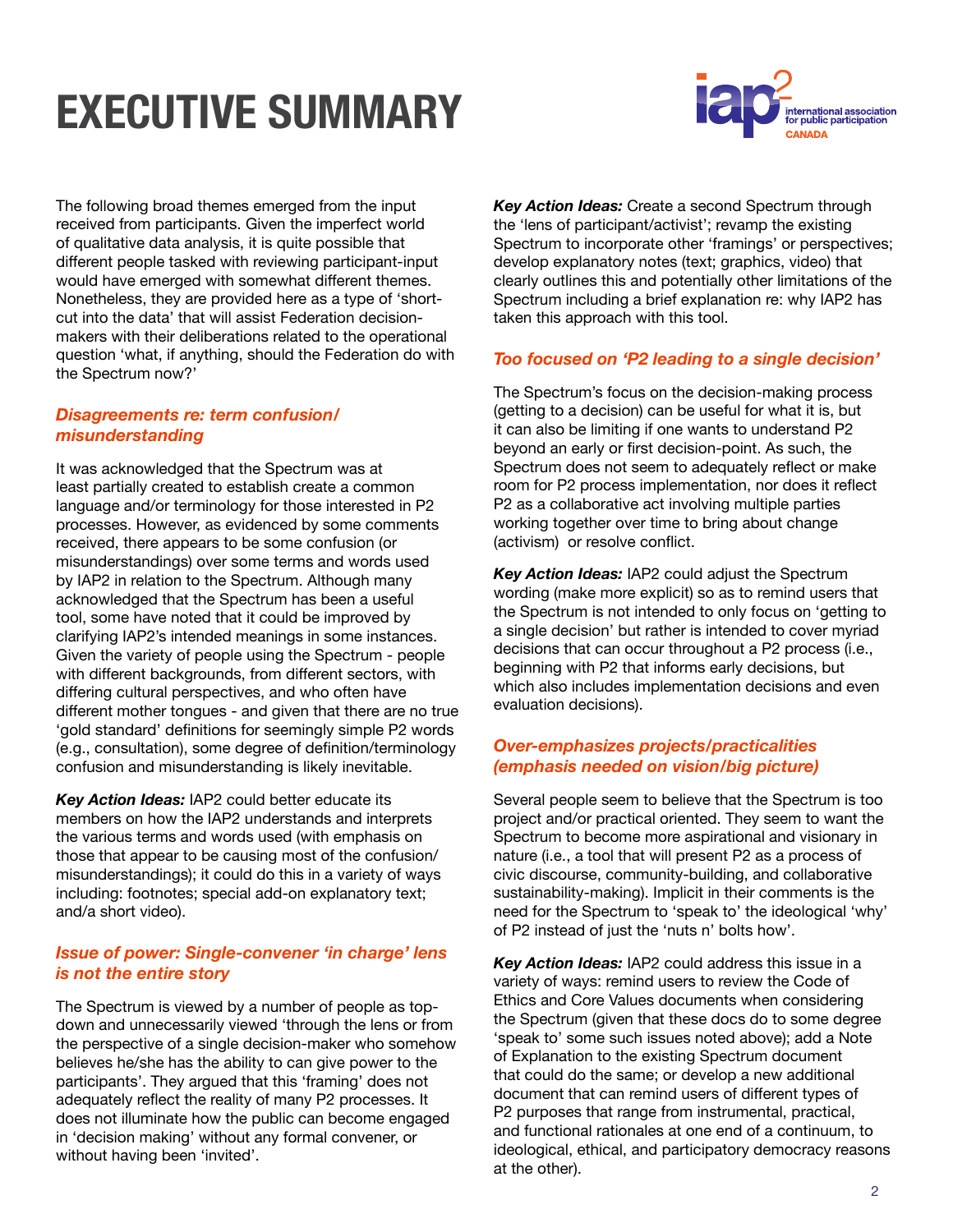## **EXECUTIVE SUI**



#### *Spectrum levels/continuum-points need to be modified/adjusted (or do they?)*

There are differences of opinion regarding the appropriateness of some Spectrum levels or 'continuumpoints' (and/or the words used to describe them); some say certain levels should not exist at all on the Spectrum (e.g., Inform) while others disagree; some people do not like the use of the word/level 'empowerment', at least how its used within the current Spectrum which they consider overly 'top-down' and thus unable to truly consider 'empowerment approaches'; some participants have noted how the Spectrum confuses new users who erroneously believe the continuum-points on the left are less valuable than those on the right.

*Key Action Ideas:* IAP2 could consider the creation of a short Note of Explanation (Users Guide document) that explains what the original authors intended when they created the Spectrum (i.e., how the Spectrum is to be used; how the levels relate to one another or do not; why certain words have been chosen over others; why 'Inform' remains on the spectrum after years of debate overs its use in a P2 context).

#### *Spectrum is too simplistic (or maybe that's its strength?)*

A number of participating IAP2 members commented on the simplicity of the Spectrum but from two opposing vantage points: several considered it to be a strength, while several others described it as a weakness or fault; the former believed this simplicity helps IAP2 to communicate key P2 concepts to both members and non members alike; the latter are of the view that the Spectrum is so basic, that it misses an opportunity to educate; indeed, in an IAP2 Australasia conference mock trial, the Spectrum was 'accused' of distracting and possibly misleading people from looking more deeply at what is needed for high quality public engagement.

*Key Action Ideas:* As above, an explanatory Note or video, or a section in a user's guide describing the rationale behind the 'Spectrum-simplicity' (and potentially adding more information for those keen to read it) are possible actions that could be considered to address the simplicity issue. Different versions of the Spectrum could also be considered (e.g., Spectrum-At-A-Glance versus Spectrum-More-Fully-Explained).

Detailed examples of participant input can be found in Appendices A and B.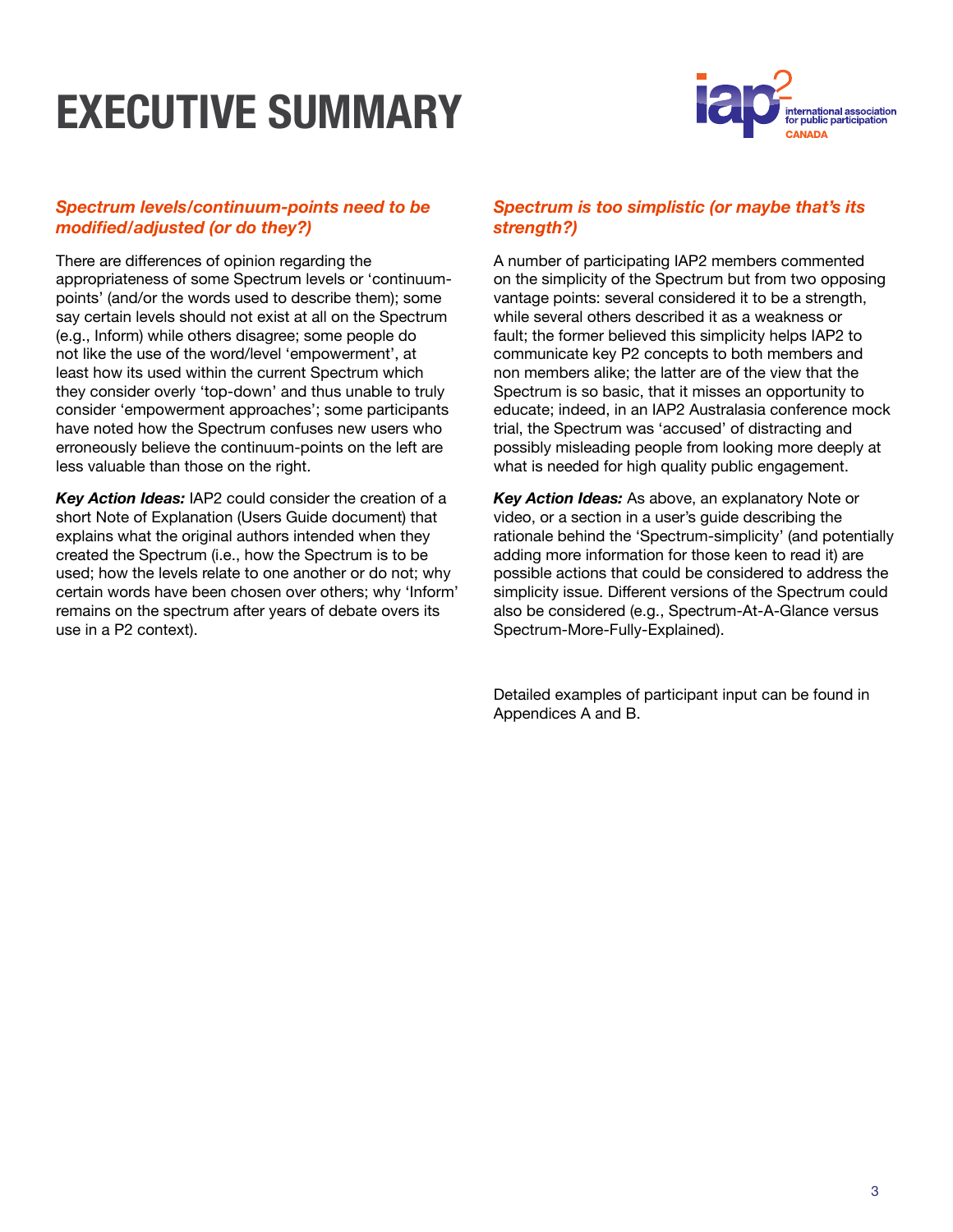## **PROCESS DE**



IAP2 Canada gathered feedback from over 220 Canadians, Americans, Australians, and New Zealanders through a variety of online forums and in-person conference sessions throughout 2015. It should be acknowledged that IAP2 Canada stepped into an ongoing discussion among practitioners. As such, the engagement goal was to not only create the space for new dialogue and comments, but also to actively seek out past and existing conversations, and to mine those

for ideas and insights as well.

#### **EXISTING CONVERSATIONS INCORPORATED**

- Blog Posting by Max Hardy
- Blog Posting by Stephani Roy-McCallum
- Atlantic Canada Chapter discussions
- Saint Laurent/St. Lawrence discussions
- Twitter hashtag #IAP2at25
- IAP2 Australasia LinkedIn discussion thread

#### **STAKEHOLDERS ENGAGED**

- Practitioners (both member and non-member)
- All IAP2 Affiliates and Chapters
- IAP2 Licensed Trainers
- IAP2 Federation Decision Maker

#### **QUESTIONS ASKED**

IAP2 Canada on behalf of the IAP2 Federation asked the following questions:

- What about the IAP2 Spectrum works well?
- What are the limitations of the IAP2 Spectrum and how might those be addressed?
- For over 25 years, IAP2 has advanced the practice of meaningful P2. How can we continue to advance the practice in the public engagement environment of today and tomorrow?

A detailed list of tactics can be found in Appendices C and D.

#### **NEXT STEPS**

- IAP2 Canada will provide the IAP2 Spectrum Review report to other Affiliates for sharing in May 2017.
- IAP2 Canada will provide this report to its members and contacts via the May 2017 newsletter
- Clarifications on what has been written will be addressed by IAP2 Canada. Other comments received will be provided to the Federation.
- If necessary, a revised report and comments will be provided to the Federation in June.
- It is acknowledged that the IAP2 Federation will make all final decisions about the spectrum - including the need for any additional discussions or consultations..
- From IAP2 Canada's perspective, based on the feedback received, the Federation will need to decide if revisions to structure are necessary, or if a compendium document would address concerns and opportunities raised during the consultation.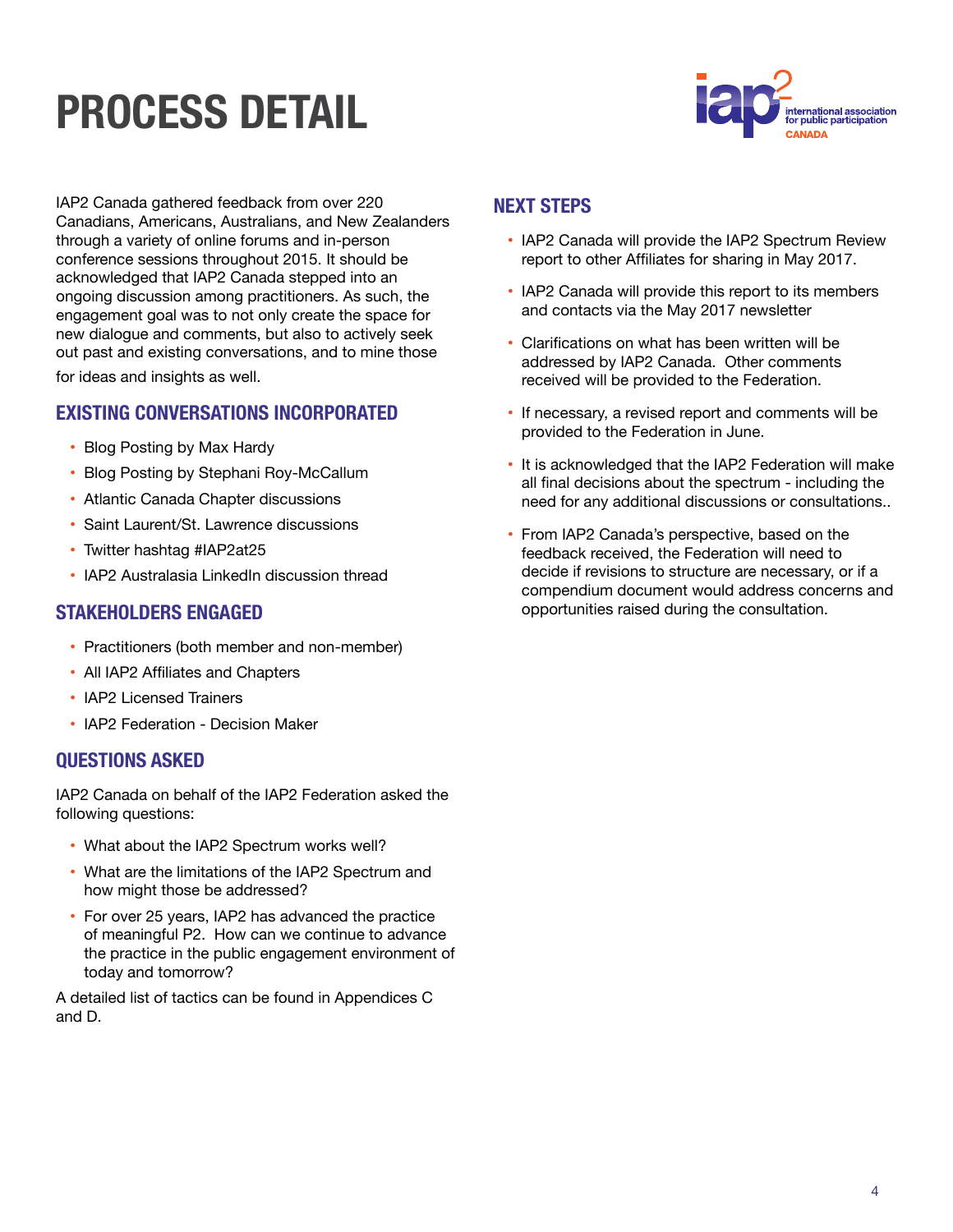# **Appendix A** Examples of Participant Feedback/Input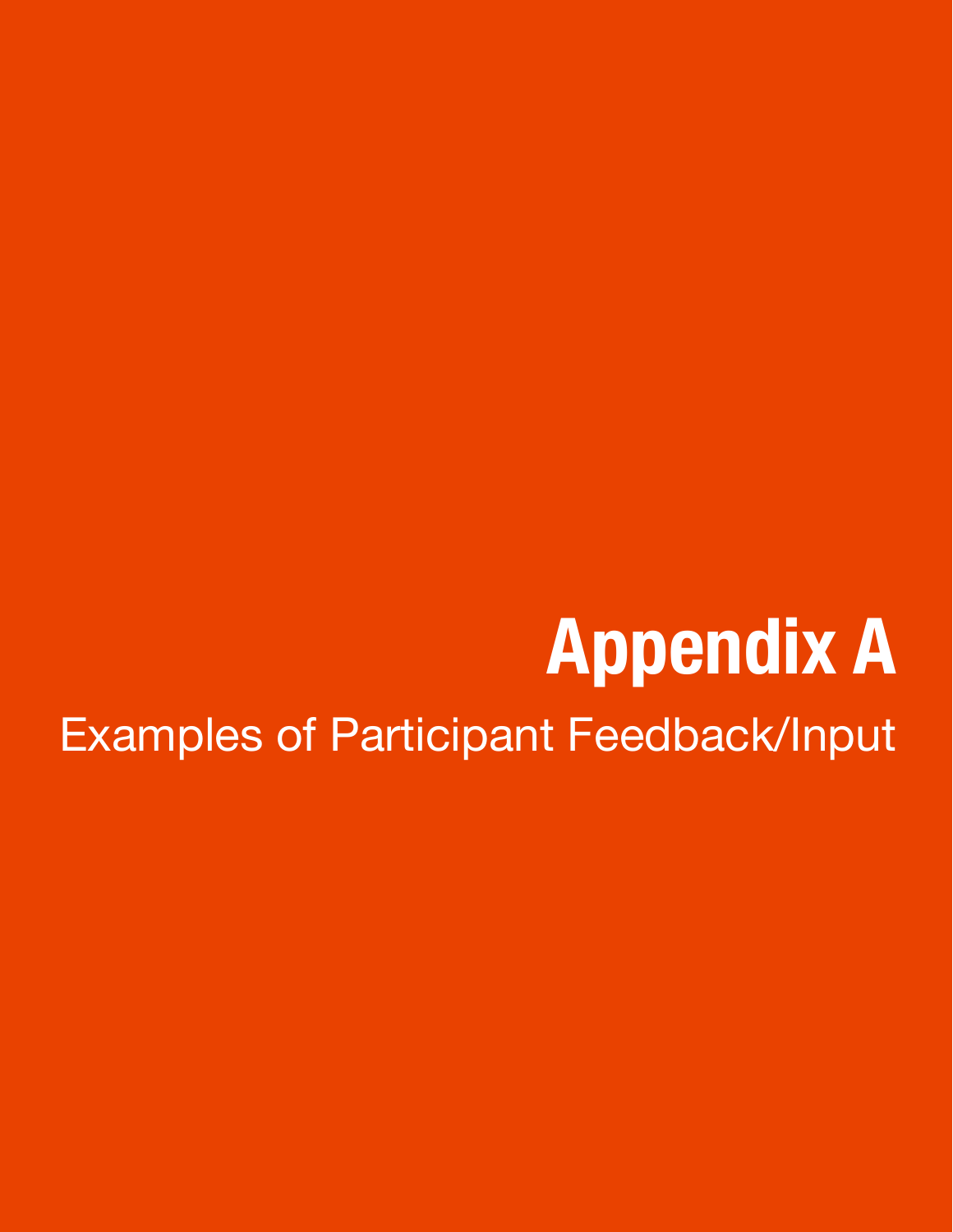

The following table provides a collated summary of feedback based on major themes.

| <b>THEME</b>                                                                  | <b>EXAMPLES OF COMMENTS/POINTS MADE</b>                                                                                                                                                                                                                                                                                                                                                                                                                                                                                                                                                                                                                                                              | <b>SOURCE</b>                                             |
|-------------------------------------------------------------------------------|------------------------------------------------------------------------------------------------------------------------------------------------------------------------------------------------------------------------------------------------------------------------------------------------------------------------------------------------------------------------------------------------------------------------------------------------------------------------------------------------------------------------------------------------------------------------------------------------------------------------------------------------------------------------------------------------------|-----------------------------------------------------------|
| <b>Disagreements</b><br>regarding term<br>confusion/                          | • Spectrum was initially created to (partially) address confusion<br>Distinctions between various terms is/remains important<br>Different words mean different things to different people; varied cultural<br>views make things complicated (as do different languages)<br>• Spectrum is about more than helping people sort out definitions; we should<br>not get overly bogged down with terms<br>• Spectrum should concentrate on illustrating how different processes involve<br>different levels of influence/impact on decisions<br>Spectrum can't be all things to all people – other tools are available and can<br>supplement or complement any gaps                                        | Lewis Michaelson<br>(IAP2 USA Blog) -<br>January 2012     |
|                                                                               | • We need a plain-language edit of the Spectrum                                                                                                                                                                                                                                                                                                                                                                                                                                                                                                                                                                                                                                                      | From notes of<br>Portland session -<br>September 2015     |
|                                                                               | • Spectrum has been misused, abused, or at least misunderstood<br>Even where it is understood and applied, it has not always been helpful or<br>offered the intended clarity<br>- The 'Promise to the Public' layer is quite simply written and helps remind<br>decision-makers/project leaders to ask themselves 'is this really what we<br>mean and intend?'                                                                                                                                                                                                                                                                                                                                       | Max Hardy<br>(maxhardy.com) -<br>January 2015             |
|                                                                               | <b>Comments/Observations/Ideas:</b><br>• Term-confusion always has and likely always will persist (some people even<br>dispute the word 'spectrum' itself)<br>Recent discourse (rants) on LinkedIn are evidence of this<br>People will not likely agree on any one set of common definitions<br>• IAP2 could be more explicit re: what it means when it uses words/terms<br>(clarify how we use them but abandon any attempt to try and get people to<br>agree given differences noted above)<br>To address misunderstandings, IAP2 needs to better educate users re: how<br>٠<br>IAP2 interprets the Spectrum; it also needs to remind users that there are<br>other ways to describe or outline P2 | B. Gilbert (IAP2<br>Canada Board<br>President)            |
| Issue of power:<br>Single-convener<br>'in charge' lens is<br>not entire story | The IAP2 Spectrum is written as if there is only one sponsoring organisation<br>involved; it does not reflect situations where multiple organisations co-<br>sponsor a process<br>• It also assumes that the convening entity is also acting alone (or is in<br>charge) when what happens is often partially negotiated by convener and<br>participants (e.g., choices made; topics covered)<br>It also does not establish that P2 can be initiated by a community or<br>٠<br>community group                                                                                                                                                                                                        | Max Hardy<br>(maxhardy.com) -<br>January 2015             |
|                                                                               | • The Australasian Community Engagement Model reflects the fact there is<br>often not one driving force/organisation behind P2                                                                                                                                                                                                                                                                                                                                                                                                                                                                                                                                                                       | Michelle Blicavs<br>(response to Max<br>Hardy) -Jan. 2015 |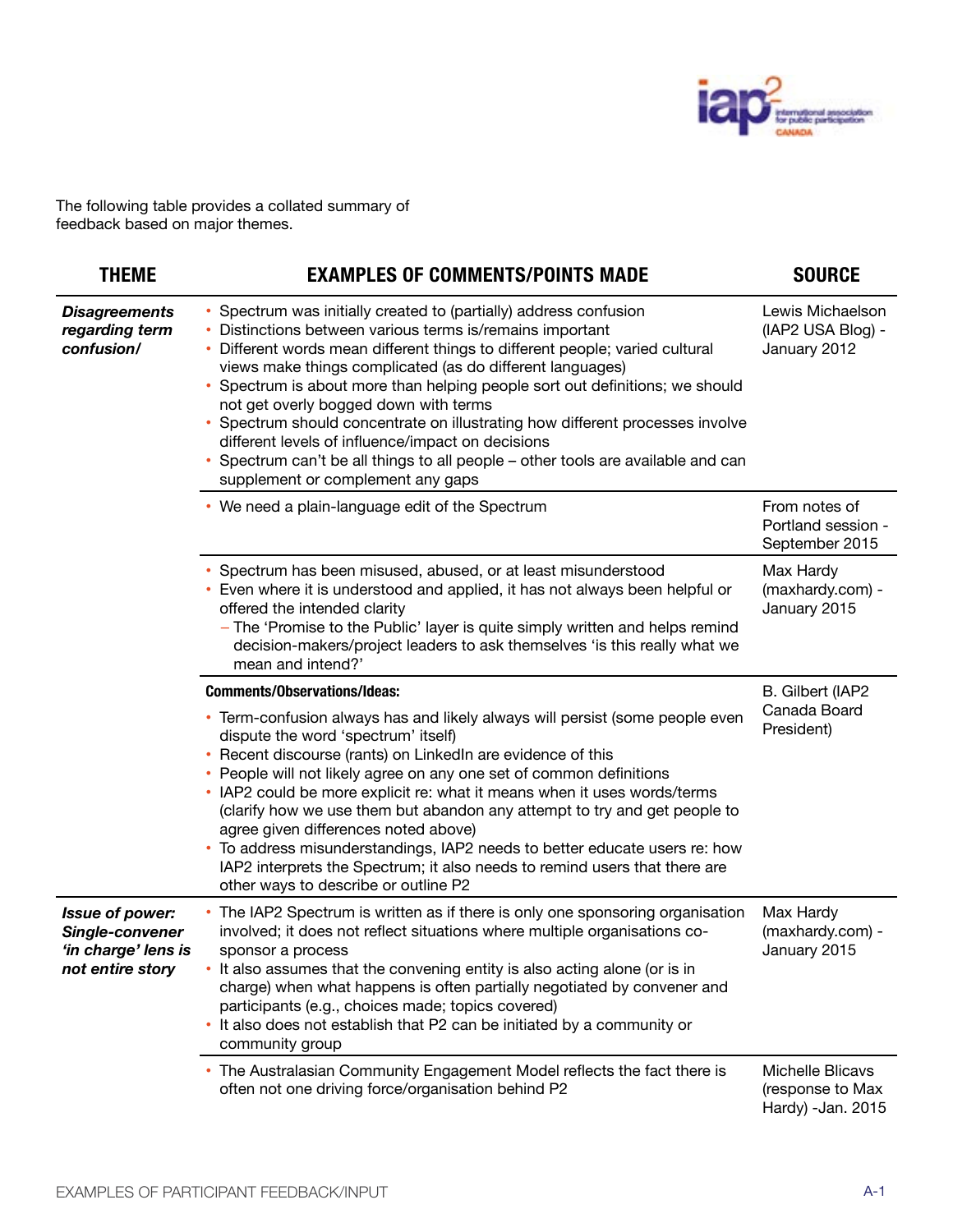

| <b>THEME</b>                                                                             | <b>EXAMPLES OF COMMENTS/POINTS MADE</b>                                                                                                                                                                                                                                                                                                                                                                                                                                                                                                                                                                                                                                                                                                        | <b>SOURCE</b>                                                                                 |
|------------------------------------------------------------------------------------------|------------------------------------------------------------------------------------------------------------------------------------------------------------------------------------------------------------------------------------------------------------------------------------------------------------------------------------------------------------------------------------------------------------------------------------------------------------------------------------------------------------------------------------------------------------------------------------------------------------------------------------------------------------------------------------------------------------------------------------------------|-----------------------------------------------------------------------------------------------|
| Issue of power:<br>Single-convener<br>'in charge' lens is<br>not entire story<br>(cont.) | • We need to better support bottom-up efforts to influence public decision<br>making aka activism                                                                                                                                                                                                                                                                                                                                                                                                                                                                                                                                                                                                                                              | Tim Bonneman<br>via PPT used<br>by Stephani<br>Roy McCallum<br>(Portland) -<br>September 2015 |
|                                                                                          | • The IAP2 Spectrum needs to be re-thought because it is presented as if the<br>decision-maker has all the control<br>This might work for the sponsor or decision-maker, but it [the assumption<br>$\bullet$<br>that the sponsor has all of the power in the situation] is hugely challenging<br>for many groups, communities and cultures<br>The 'empower' level also suggests that the organization or decision-maker<br>٠<br>has the ability to empower others (without considering that communities<br>and individuals have power of their own that is not conferred on them by the<br>decision-maker)<br>There is an illusion of control re: that being clear about expectations means<br>٠<br>that people will accept those expectations | Stephani Roy<br>McCallum (from<br>Blog Post) -<br>March 2015                                  |
|                                                                                          | • What would our conversations look like if we had a spectrum that put<br>participants at the centre of the power structure? Or if we reflected power in<br>the interactions on the levels of it?                                                                                                                                                                                                                                                                                                                                                                                                                                                                                                                                              | Becky Hirst (cited<br>in McCallum) -<br>March 2015                                            |
|                                                                                          | • The Spectrum has always seemed a little off to me; it's fairly one sided; it<br>presents from the sponsor/decision-maker viewpoint only<br>Just because the law, regulation or policy establishes that one entity is the<br>decision-maker, doesn't mean the people will accept this (or that they won't<br>set out to change that situation)                                                                                                                                                                                                                                                                                                                                                                                                | Elle Price (from<br>blog post: Re-<br>imagining the<br>IAP2 Spectrum')<br>- April 2015        |
|                                                                                          | • The IAP2 framework [Spectrum] is often perceived as leaning in a certain<br>direction: top-down (decision maker-centric); short-term (project-by-<br>project); too narrowly focused on only the decision-making portion (ignoring<br>the broader context or environment); and neutral (hence supporting the<br>status quo)<br>. I'm seeing a lot of interest in approaches that lean in exactly the opposite<br>direction: bottom-up engagement; seeking long-term community change;<br>applying a more holistic viewpoint (there's more to it than just the decision-<br>making portion)                                                                                                                                                    | Tim Bonneman<br>- Intellitics Blog<br>Post) - June 2015                                       |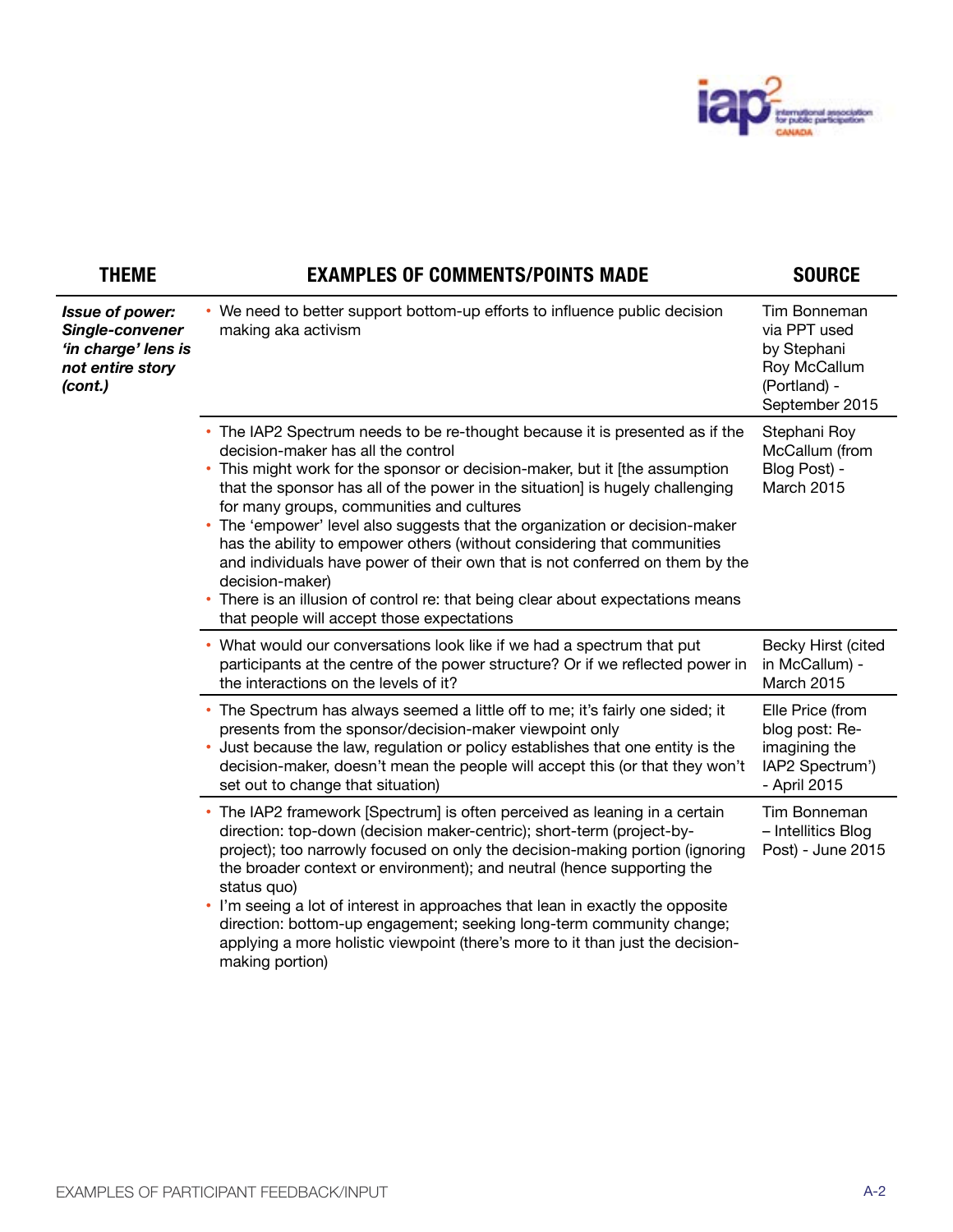

| <b>THEME</b>                                                                                    | <b>EXAMPLES OF COMMENTS/POINTS MADE</b>                                                                                                                                                                                                                                                                                                                                                                                                                                                                                                                                                                                                                                                                                                                                                                                                                                                                                                                                                                                                                                                                                                                                                                                                                                                                                                                                                                                                                                                                                                                                                                                                                         | <b>SOURCE</b>                                                                                 |
|-------------------------------------------------------------------------------------------------|-----------------------------------------------------------------------------------------------------------------------------------------------------------------------------------------------------------------------------------------------------------------------------------------------------------------------------------------------------------------------------------------------------------------------------------------------------------------------------------------------------------------------------------------------------------------------------------------------------------------------------------------------------------------------------------------------------------------------------------------------------------------------------------------------------------------------------------------------------------------------------------------------------------------------------------------------------------------------------------------------------------------------------------------------------------------------------------------------------------------------------------------------------------------------------------------------------------------------------------------------------------------------------------------------------------------------------------------------------------------------------------------------------------------------------------------------------------------------------------------------------------------------------------------------------------------------------------------------------------------------------------------------------------------|-----------------------------------------------------------------------------------------------|
| <b>Issue of power:</b><br>Single-convener<br>'in charge' lens is<br>not entire story<br>(cont.) | <b>Comments/Observations/Ideas:</b><br>• It can be argued that the Spectrum does indeed adopt a 'single-convener<br>with all of the power' starting-point stance<br>The Spectrum does not illuminate how the public can become engaged in<br>'decision making' (think 'social change') without any formal convenor or<br>organizer, or without having been 'invited' (e.g., social movements or other<br>activism can emerge via the actions of one or multiple players where there<br>is no convener or organizer or when they (movement members) demand<br>change)<br>Stated differently, the Spectrum assumes that the decision-maker is in<br>charge (has power) and that the those to be engaged are passive (have no<br>power)<br>IAP2 could perhaps address these nuances through a series of 'Notes for<br>٠<br>the User' that could accompany the Spectrum (i.e., whereby the various<br>limitations and/or biases of the Spectrum are acknowledged and addressed;<br>term- and word-definitions could also be addressed through such Notes);<br>there could be notes such as: A Note on Definitions; A Note on Power; A<br>Note on the Biases Inherent in the IAP2 Spectrum etc<br>• Of course, a complete redesign of the Spectrum such that these issues of<br>power and control are better reflected, is also possible<br>• Another idea is to create a second spectrum as per Hirst's suggestion<br>(and previous work) aka a Spectrum Through the Lens of Participant;<br>this way IAP2 would have a spectrum that views P2 through the Lens of<br>Decision Makers, and a parallel/comparable one that looks at P2 through a<br>Participant Lens | B. Gilbert (IAP2<br>Canada Board<br>President)                                                |
| Too focused on<br>'P2 leading to a<br>single decision'                                          | What happens after a decision has been made/plans have been made is<br>an important as getting to the decision (i.e., P2 needs to be considered/<br>understood in the post-decision implementation context; yet the Spectrum<br>stops at the decision)<br>Ongoing relationships with the public are important re: implementation; this<br>needs to be reflected in the Spectrum<br>. I wonder what the Spectrum would look like if it were broadened to not<br>just "a decision," etc.). The NCDD Engagement Streams (www.ncdd.org/<br>streams) presents public engagement as having four broad purposes -                                                                                                                                                                                                                                                                                                                                                                                                                                                                                                                                                                                                                                                                                                                                                                                                                                                                                                                                                                                                                                                      | Max Hardy<br>(maxhardy.com) -<br>January 201<br>Sandy<br>Heierbacher<br>(response to Max      |
|                                                                                                 | exploration, conflict resolution, decision making and collaborative action). I<br>wonder what a blending of these frameworks might look like.                                                                                                                                                                                                                                                                                                                                                                                                                                                                                                                                                                                                                                                                                                                                                                                                                                                                                                                                                                                                                                                                                                                                                                                                                                                                                                                                                                                                                                                                                                                   | Hardy) - January<br>2015                                                                      |
|                                                                                                 | • On the other hand: I think that IAP2 has been quite unapologetic in its<br>focus on decision making [] this focus is not because we do not see<br>other approaches or that we do not know that a lot occurs, or needs to<br>occur, through community driven or the "co". I think that it is because as<br>practitioners our struggle is often to keep the decision maker engaged and<br>honest - in my mind the tools have been about this.<br>Maybe what we need are some new IAP2 endorsed tools to sit alongside<br>٠<br>the existing ones that do more than decision making?                                                                                                                                                                                                                                                                                                                                                                                                                                                                                                                                                                                                                                                                                                                                                                                                                                                                                                                                                                                                                                                                              | Summary of some<br>comments via<br>forums created by<br>IAP2 Canada and<br>Australasia - 2015 |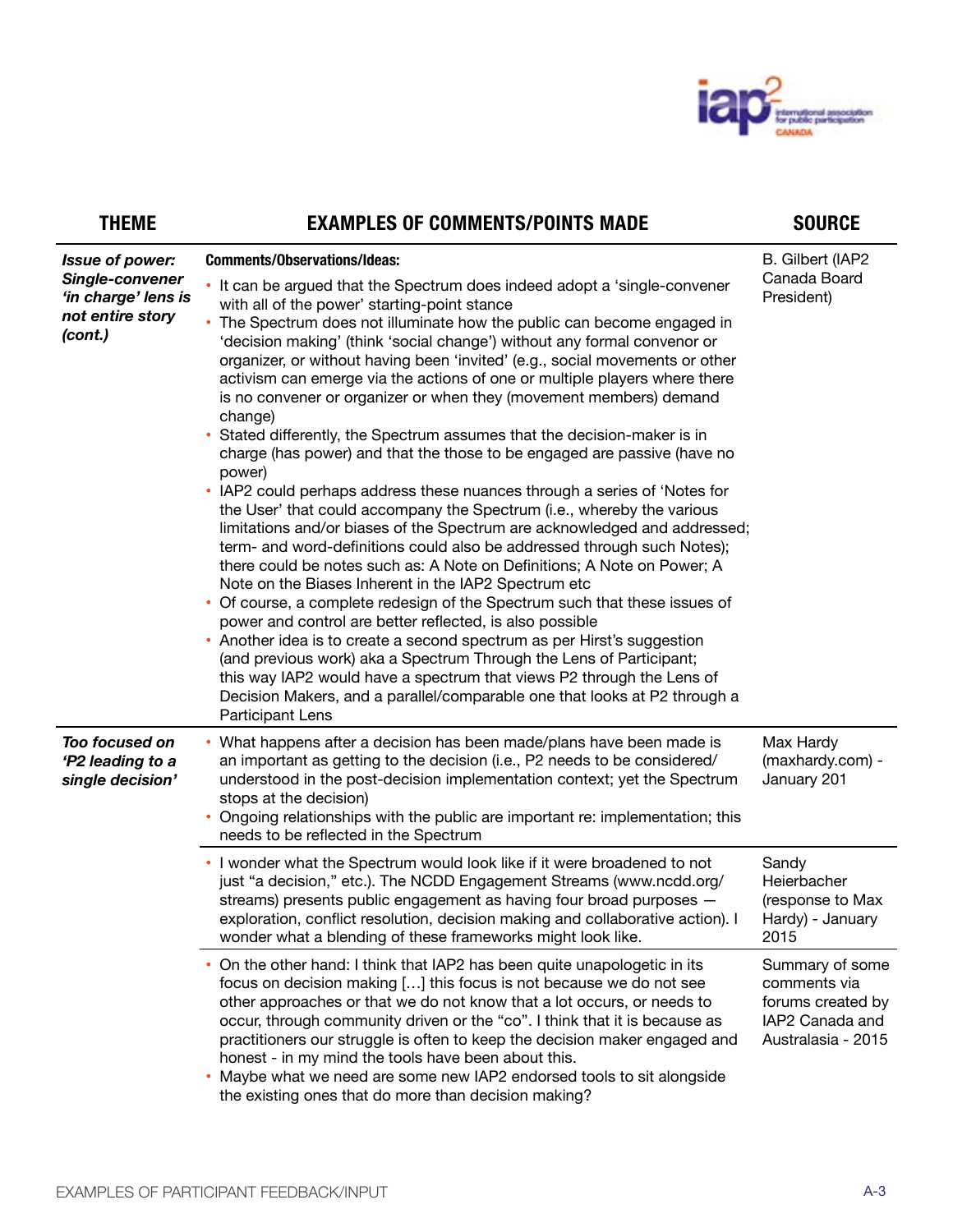

| <b>THEME</b>                                                                                                               | <b>EXAMPLES OF COMMENTS/POINTS MADE</b>                                                                                                                                                                                                                                                                                                                                                                                                                                                                                                                                                                                                                                                                                                                                                                                                                                                                                                                                                                                                                                                                                                                                                                                                                                                                                                                                                                                            | <b>SOURCE</b>                                                                                                             |
|----------------------------------------------------------------------------------------------------------------------------|------------------------------------------------------------------------------------------------------------------------------------------------------------------------------------------------------------------------------------------------------------------------------------------------------------------------------------------------------------------------------------------------------------------------------------------------------------------------------------------------------------------------------------------------------------------------------------------------------------------------------------------------------------------------------------------------------------------------------------------------------------------------------------------------------------------------------------------------------------------------------------------------------------------------------------------------------------------------------------------------------------------------------------------------------------------------------------------------------------------------------------------------------------------------------------------------------------------------------------------------------------------------------------------------------------------------------------------------------------------------------------------------------------------------------------|---------------------------------------------------------------------------------------------------------------------------|
|                                                                                                                            | <b>Comments/Observations/Ideas:</b><br>• IAP2 could adjust Spectrum wording to remind users that processes (i.e.,<br>led by a convenor to help support decision-making, regardless of P2 level)<br>can also carry over into an implementation phase; simply put, that the<br>Spectrum can apply to implementation<br>• Example: after a decision has been made to redevelop a brownfield into a<br>park (on the basis of P2), there can be ample opportunity for more P2 where<br>the public can be engaged in design details (re: amenities and layout); the<br>Spectrum does not demand that P2 end with a (single) decision; lots of<br>P2 is conducted around matters that can be considered 'implementation<br>post-decision'; the issue here seems to be that the Spectrum does not<br>intentionally highlight the post-decision potential of P2, although it could do<br>so                                                                                                                                                                                                                                                                                                                                                                                                                                                                                                                                                 | B. Gilbert (IAP2<br>Canada Board<br>President)                                                                            |
| Spectrum over-<br>emphasizes<br>projects and<br>practicalities<br><i>(emphasis</i><br>needed on vision<br>and big picture) | • We need to re-imagine Spectrum with a focus on the big picture<br>• We need to place less emphasis on a project-by-project approach to P2<br>and decisions and concentrate more on community building, long term<br>sustainability and working together within the system<br>• The IAP2 framework [spectrum] is often perceived as leaning in a certain<br>direction: top-down (decision maker-centric); short-term (project-by-<br>project);<br>• There is a lot of interest in long-term community problem-solving [that<br>moves beyond project-based activities as designed and imagined by<br>decision-makers)                                                                                                                                                                                                                                                                                                                                                                                                                                                                                                                                                                                                                                                                                                                                                                                                              | Stephani Roy<br>McCallum<br>(Portland PPT) -<br>September 2015<br>Tim Bonneman<br>- Intellitics Blog<br>Post) - June 2015 |
|                                                                                                                            | <b>Comments/Observations/Ideas:</b><br>• The Spectrum does things well - it encourages users to think through<br>questions like: What do I need/want to do? What is my commitment to the<br>public? Which type of activities/approaches are best for my situation?<br>• To some degree it guides users to think practically (i.e., what do I need to<br>do, in what sequence, to get info needed for a decision?)<br>• It does implicitly draw attention to how long-term relationships built over<br>time are both a goal of and prerequisite for meaningful P2; but, it is also<br>true that the Spectrum is relatively silent on the bigger picture (e.g., civic<br>discourse; collaborating for sustainability; participatory democracy);<br>• There is minimal or no language explicitly noting how P2 should or could be<br>about community-building or enhancing society<br>• IAP2 could consider adding one additional document to the Spectrum<br>'cluster' of documents (i.e., one focused on 'reasons for doing/purposes/<br>intents/benefits' of P2; such a doc could outline how there are a range of<br>reasons for doing P2 (ranging from practical/instrumental/functional reasons<br>to more ideological ones); this would remind readers that the Spectrum is<br>both a practical tool that can help one 'do', and also a thinking/reflection<br>tool that can educate/remind people about higher-level P2 goals | B. Gilbert (IAP2<br>Canada Board<br>President)                                                                            |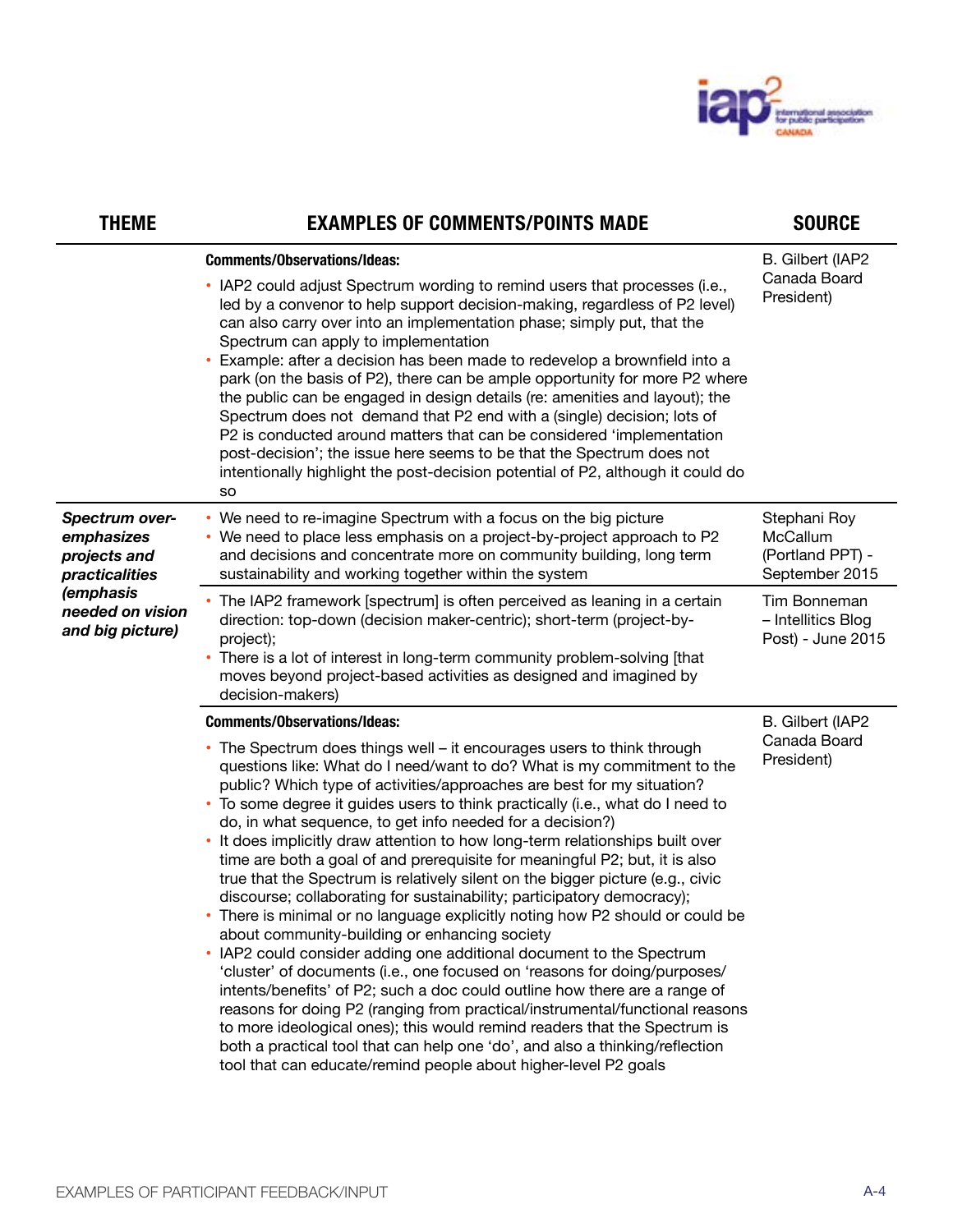

| <b>THEME</b>                                                                   | <b>EXAMPLES OF COMMENTS/POINTS MADE</b>                                                                                                                                                                                                                                                                                                                                                                                                                                                                                                                                                                                                                                                                                                                                                                                                                                                                                                                                                                                                                                                                                                                                                                                                                                                                                                                                                                                                                                                                                                                                                                                                                                                                                                                                                                                                                                                                                                                                                                                                                                                                                                                                                                                             | <b>SOURCE</b>                                                                                 |
|--------------------------------------------------------------------------------|-------------------------------------------------------------------------------------------------------------------------------------------------------------------------------------------------------------------------------------------------------------------------------------------------------------------------------------------------------------------------------------------------------------------------------------------------------------------------------------------------------------------------------------------------------------------------------------------------------------------------------------------------------------------------------------------------------------------------------------------------------------------------------------------------------------------------------------------------------------------------------------------------------------------------------------------------------------------------------------------------------------------------------------------------------------------------------------------------------------------------------------------------------------------------------------------------------------------------------------------------------------------------------------------------------------------------------------------------------------------------------------------------------------------------------------------------------------------------------------------------------------------------------------------------------------------------------------------------------------------------------------------------------------------------------------------------------------------------------------------------------------------------------------------------------------------------------------------------------------------------------------------------------------------------------------------------------------------------------------------------------------------------------------------------------------------------------------------------------------------------------------------------------------------------------------------------------------------------------------|-----------------------------------------------------------------------------------------------|
| <b>Spectrum</b><br>levels need to<br>be modified/<br>adjusted (or do<br>they?) | • There is a debate among some observers re: the levels or continuum-<br>points along the Spectrum; some say they need to be adjusted while other<br>disagree<br>• For instance, regarding the former: 'the inform level of the spectrum has to<br>move from being part of the continuum to a baseline for all levels of public<br>engagement' (aka remove 'inform')<br>• Regarding the latter: 'I am sympathetic to the points around the Inform level,<br>although I do think that its presence along the Spectrum is useful' (aka keep<br>it)<br>Some have noted how people misunderstand the levels (i.e., they assume<br>$\bullet$<br>one level is better than another, or that the further along the Spectrum, the<br>better the P2); complicating this view is that some well-known practitioners<br>have commented on how some levels (e.g., collaboration) are inherently<br>better (aka the goal of P2) than others like consultation (aka a 'worn-out'<br>approach)<br>Still others have noted that the different levels can confuse people: Are they<br>meant to be followed in sequence (i.e., people infer that there's a time-<br>sequence with the left-to-right arrow)? Can a process only be centered on<br>one level? How do the levels relate to one another in any given process?<br>• At least one person noted that there is room on the Spectrum for the<br>concept of cooperation vs. or in addition to collaboration: Sometimes in<br>order to collaborate one group has to relinquish or at least minimize one<br>or more values in order to collaborate. Often a better path is to agree to<br>cooperate.<br>• One person noted two things the Spectrum doesn't express well: 1) that you<br>can involve people at different levels of the Spectrum in the same process,<br>and even at the same time depending on the audiences you are engaging;<br>2) as you move along the Spectrum the level of influence may increase, but<br>so does the responsibility of the participant, for their time and commitment<br>One person suggested that the creation of a basic users guide to<br>accompany the Spectrum could help to address various misconceptions of<br>misunderstandings (see Bonneman blog) | Summary of some<br>comments via<br>forums created by<br>IAP2 Canada and<br>Australasia - 2015 |
|                                                                                | <b>Comments/Observations/Ideas:</b><br>• Some adjustments to the Spectrum levels at least in terms of wording and<br>clarifying information (and issues raised above) could be considered; the<br>real issue is how best to do this (i.e., change the Spectrum or create new<br>info docs to accompany it?)                                                                                                                                                                                                                                                                                                                                                                                                                                                                                                                                                                                                                                                                                                                                                                                                                                                                                                                                                                                                                                                                                                                                                                                                                                                                                                                                                                                                                                                                                                                                                                                                                                                                                                                                                                                                                                                                                                                         | B. Gilbert (IAP2<br>Canada Board<br>President)                                                |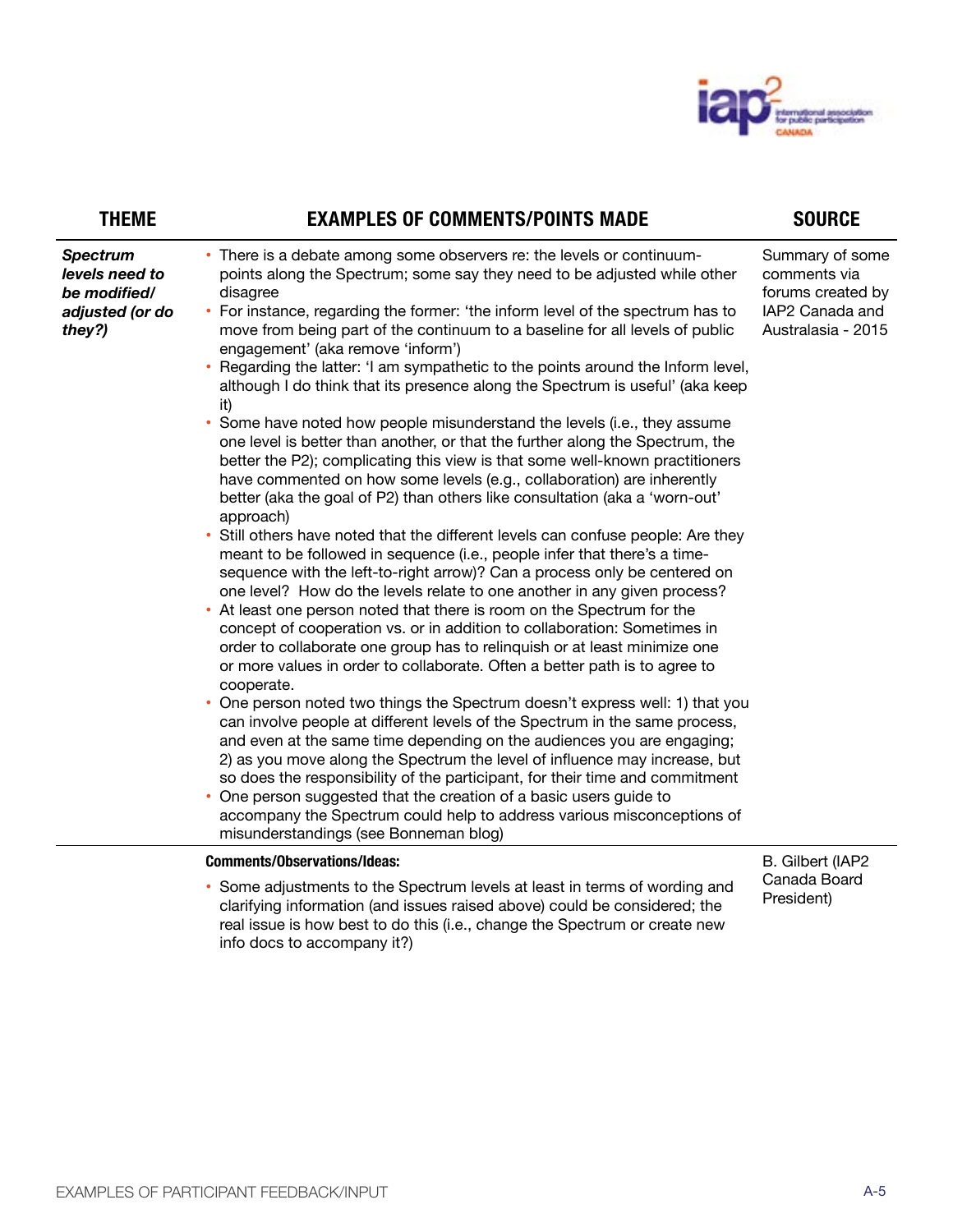

| <b>THEME</b>                                                        | <b>EXAMPLES OF COMMENTS/POINTS MADE</b>                                                                                                                                                                                                                                                                                                                                                                                                                                                                                                                                                                                                                                                                                                                                                                                                                                                                                                                                                                                                                                                                                                                                                                                                                                                                                                   | <b>SOURCE</b>                                                                                    |
|---------------------------------------------------------------------|-------------------------------------------------------------------------------------------------------------------------------------------------------------------------------------------------------------------------------------------------------------------------------------------------------------------------------------------------------------------------------------------------------------------------------------------------------------------------------------------------------------------------------------------------------------------------------------------------------------------------------------------------------------------------------------------------------------------------------------------------------------------------------------------------------------------------------------------------------------------------------------------------------------------------------------------------------------------------------------------------------------------------------------------------------------------------------------------------------------------------------------------------------------------------------------------------------------------------------------------------------------------------------------------------------------------------------------------|--------------------------------------------------------------------------------------------------|
| Spectrum is too<br>simplistic - or<br>maybe that's its<br>strength? | • There is some debate among some observers re: the overall nature of the<br>Spectrum<br>• Some have noted it is too simplistic (e.g., the Spectrum fails to capture the<br>complexity of involvement; so often I see organizations instinctively adopt<br>the spectrum as their organizing framework but our times demand a greater<br>sophistication)<br>• Others have noted its straightforward simplicity as its strength (e.g., to be<br>honest I like the spectrum as it is - simple to understand - I like the layout; it<br>is not meant to be a hierarchy, it is a continuum, and this is presented quite<br>helpfully. The layout and neatness of it has helped it to become the major<br>reference point for a decade)<br>• Somewhat contradictorily, still others have noted the confusion that exists<br>among some re: how to interpret the framework (suggesting that it is not<br>simple); they suggest this confusion - mainly among those unfamiliar<br>with P2 - could be partially addressed by making the Spectrum (and key<br>concepts surrounding it) more visual (e.g., one limitation I clearly see is the<br>fact that the spectrum is in a text format only - I'm kind of a visual person,<br>I like visuals and graphics that speak for themselves; its simplicity doesn't<br>necessarily make it simplistic) | Summary of some<br>comments via<br>forums created by<br>IAP2 Australasia<br>and Canada -<br>2015 |
|                                                                     | <b>Comments/Observations/Ideas:</b><br>• There may in fact be a middle ground here: it may be possible to a) keep the<br>Spectrum itself simple (clear; plain-language; unencumbered with potentially<br>worthy yet tedious 'extra' information-rich pieces) while at the same time,                                                                                                                                                                                                                                                                                                                                                                                                                                                                                                                                                                                                                                                                                                                                                                                                                                                                                                                                                                                                                                                      | B. Gilbert (IAP2<br>Canada Board<br>President)                                                   |

possibly through Notes or a Users Manual (see above), b) satisfying a thirst among some for more info, by providing additional background or

supporting information (i.e., supplementary theoretical info) • There is room for enhanced graphics related to the Spectrum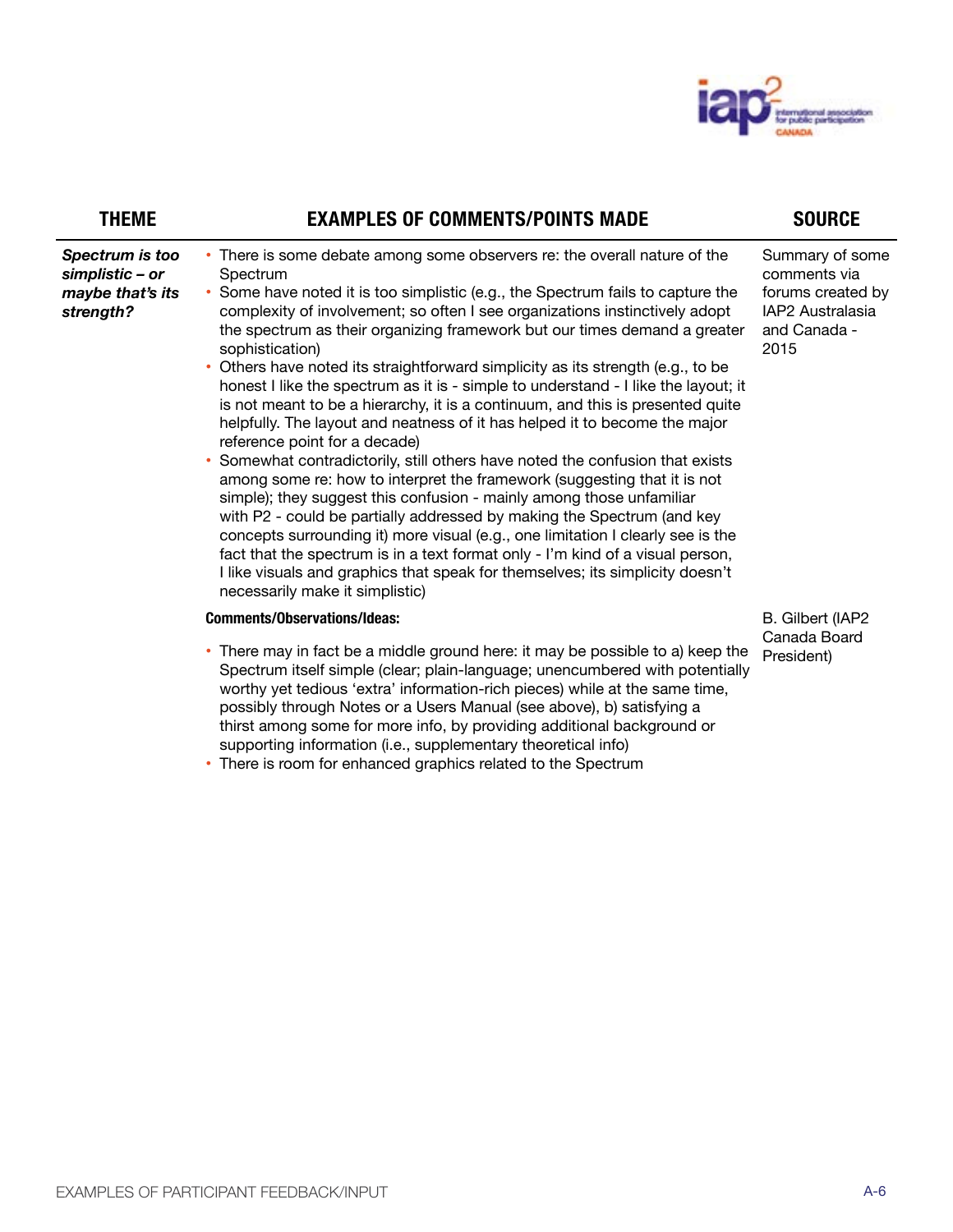# **Appendix B** Examples of Spectrum Modifications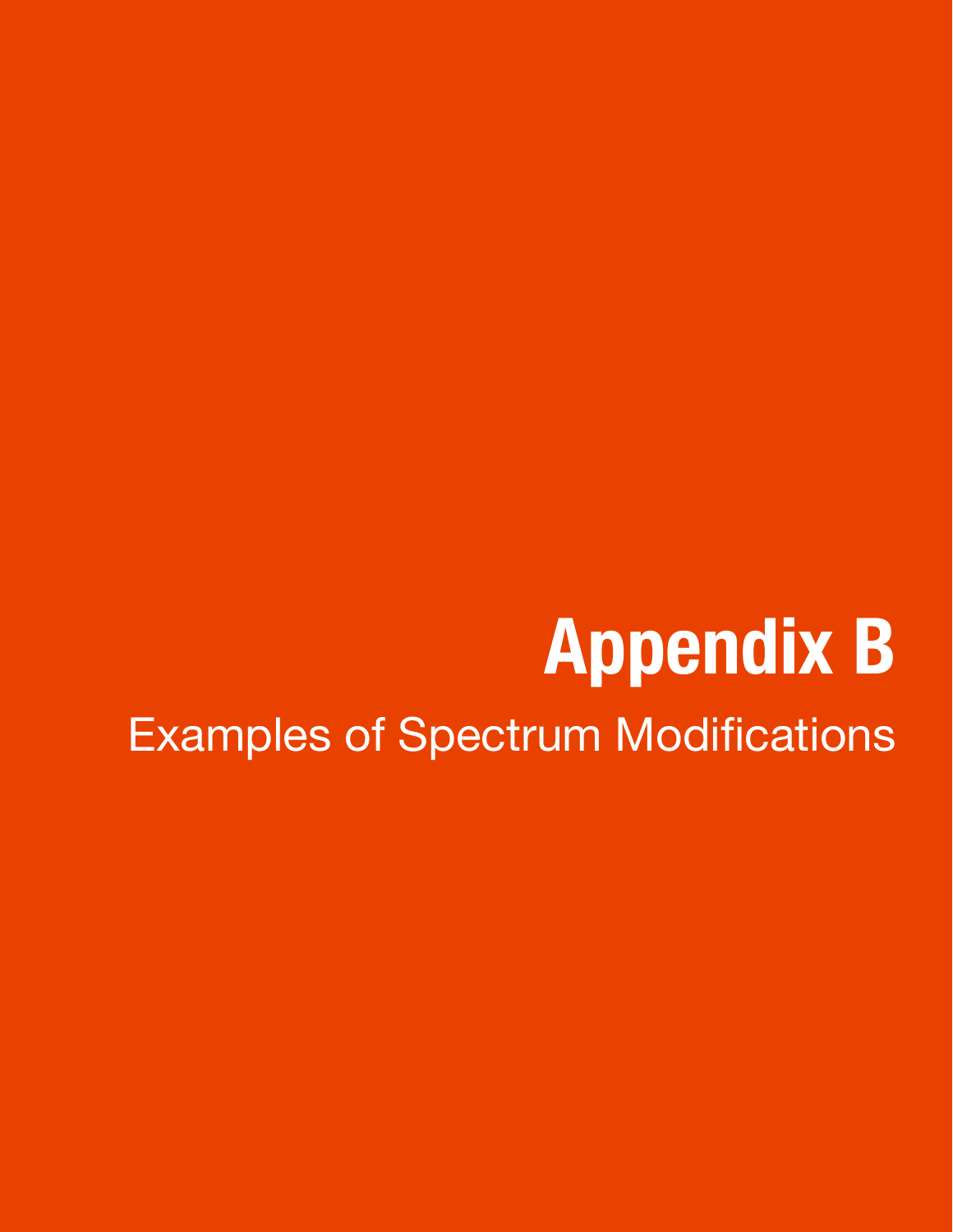

### **PUBLIC ENGAGEMENT SPECTRUM**



for Public Participation (IAP2) and Pat Bonner (USA Environmental Protection Agency)

### ക്രന്തര

### **WHAT IF THE COMMUNITY BECAME THE 'DECISION-MAKERS'?**



*Reverse IAP2 Spectrum by Becky Hirst Consulting*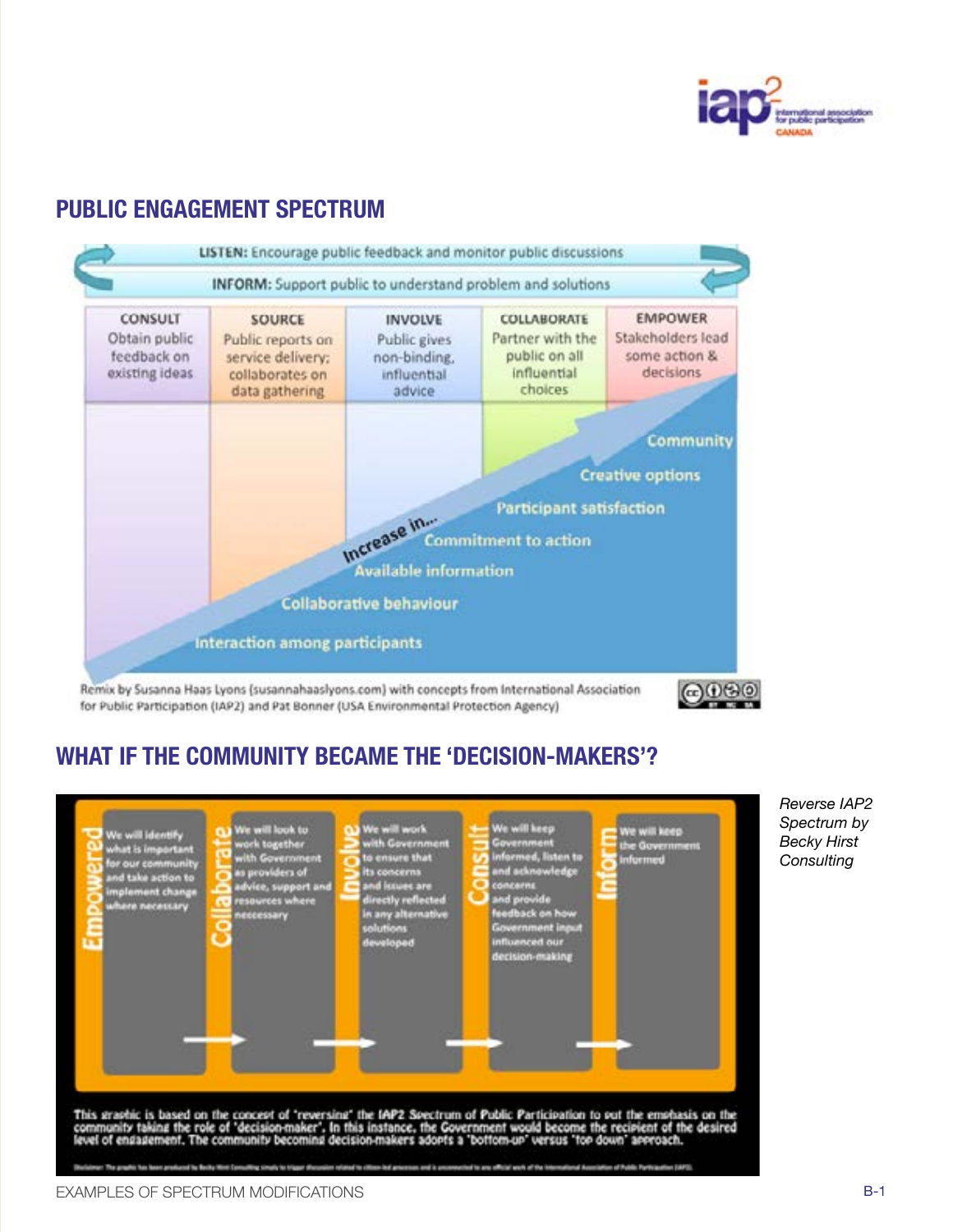



### **COMMUNITY ENGAGEMENT CONTINUUM FOR DISASTER RECOVERY**



*From Dialogue Partners*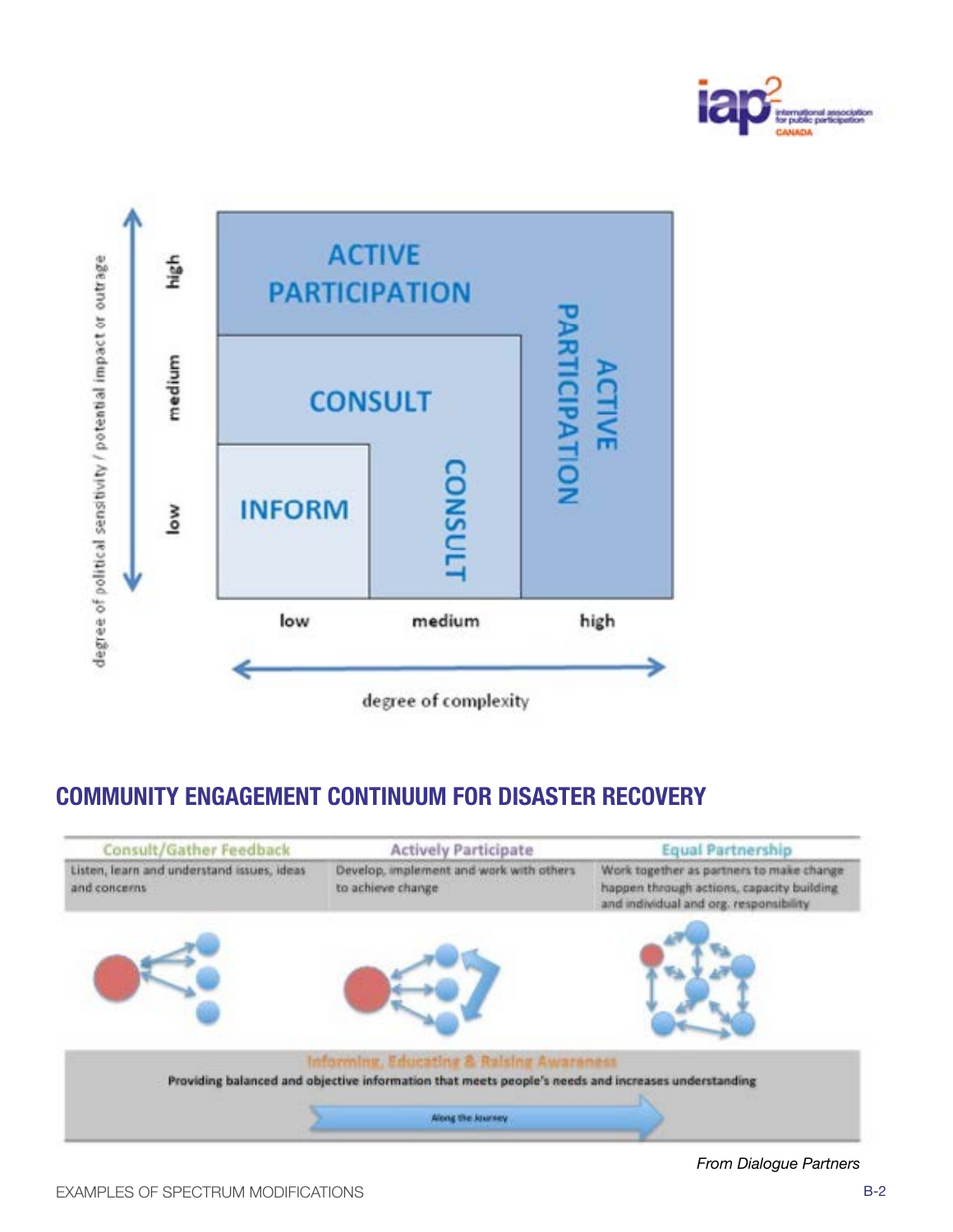# **Appendix C** Engagement Tactics and Discussions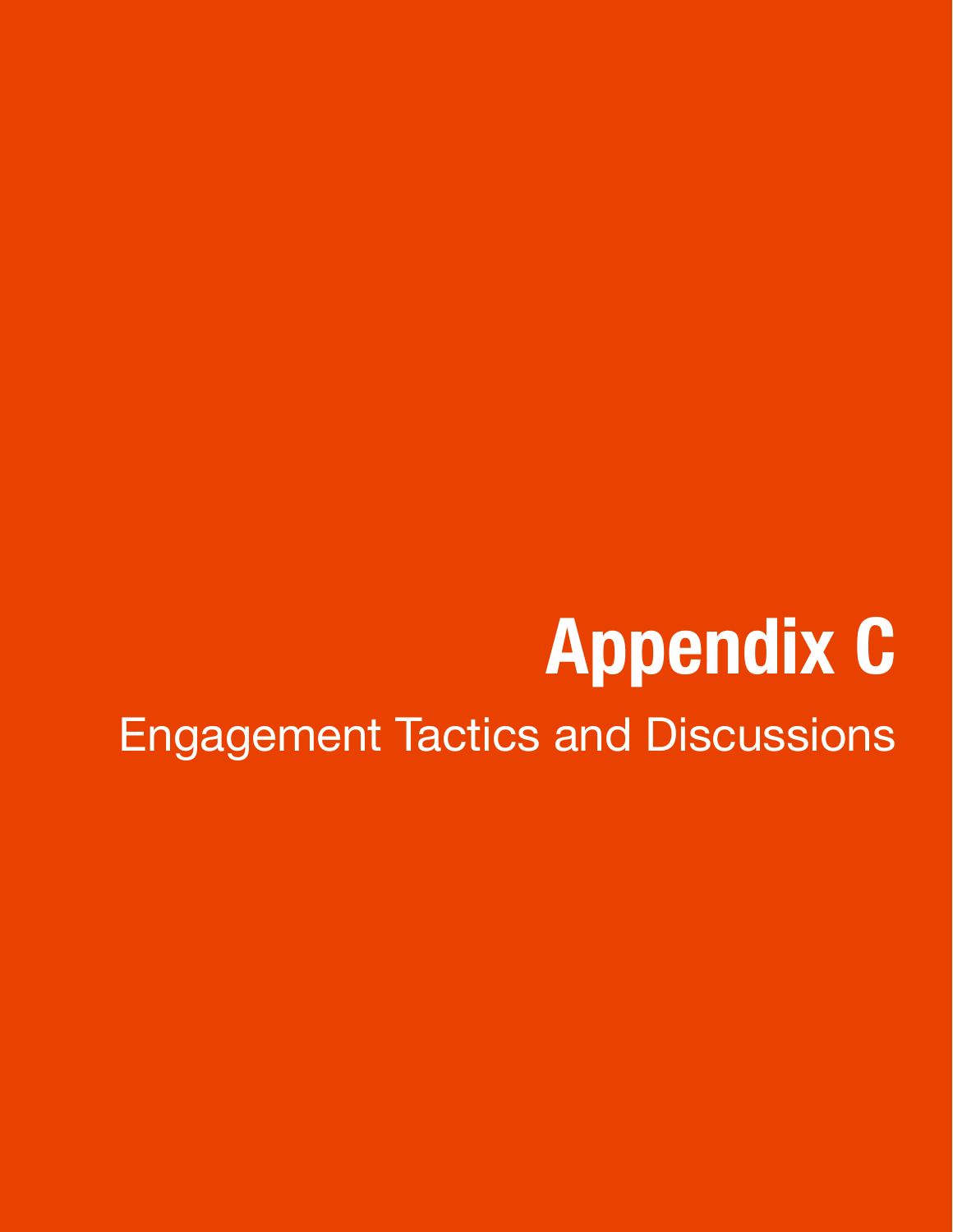

| <b>ACTIVITY</b>                                                                                                                     | <b>DATE</b>      | <b>CONTENTS</b>                                                                                             | <b>PARTICIPANTS</b> | <b>GENERAL COMMENTS</b>                                                                                                                          |
|-------------------------------------------------------------------------------------------------------------------------------------|------------------|-------------------------------------------------------------------------------------------------------------|---------------------|--------------------------------------------------------------------------------------------------------------------------------------------------|
| Forums on IAP2 Australasia<br>and IAP2 Canada websites<br>and IAP2 Saint-Laurent<br>discussion                                      | Throughout 2015  | <b>Summary of</b><br><b>Comments</b>                                                                        | 60 participants     | Canadian Forum: IAP2<br><b>Spectrum Review (April 25</b><br>- Nov 30 2015). Australasia<br>and St-Laurent discussions<br>July-Aug 2015           |
| IAP2 USA blog post by<br>Lewis Michaelson                                                                                           | January 25, 2012 | <b>What Makes the</b><br><b>IAP2 Spectrum</b><br>Unique                                                     | 2 participants      |                                                                                                                                                  |
| Blog Post by Max Hardy on<br>MaxHardy.com.au                                                                                        | January 19, 2015 | Reflections on the 15 participants<br><b>IAP2 Spectrum</b>                                                  |                     |                                                                                                                                                  |
| <b>Blog Post on Dialogue</b><br>Partners website by<br>Stephani Roy McCallum                                                        | March 12, 2015   | Re-Imagining the<br><b>IAP2 Spectrum</b>                                                                    | 3 participants      | Also posted on Medium - 13<br>likes, 0 comments                                                                                                  |
| <b>Blog Post on Elle Price</b><br>Communications website<br>by Elle Price                                                           | April 13, 2015   | <b>Empowering the</b><br>People - Re-<br>Imagining the<br><b>IAP2 Spectrum</b>                              | 1 participant       | Commentary, tracking back<br>to Stephani's article                                                                                               |
| <b>Blog Post on Intellitics</b><br>website by Tim Bonnemann                                                                         | May 28, 2015     | <b>IAP2 Spectrum</b><br>Review - The Big<br><b>Picture</b>                                                  | 5 participants      |                                                                                                                                                  |
| News article on<br>AxiomNews -                                                                                                      | Sept. 25, 2014   | Our Rutland<br>- Raising the<br><b>Bar on Public</b><br>Engagement                                          | 1 participant       | Article refers to IAP2<br>Spectrum and to increasing<br>the level of engagement in a<br>community visioning project<br>higher than "Inform"      |
| Session at IAP2 North<br>American Conference in<br>Portland: Re-imaging the<br>Spectrum led by Stephani<br>Roy McCallum             | Sept. 2015       | PowerPoint:<br>Re-Imagining the<br><b>IAP2 Spectrum</b><br><b>PowerPoint</b><br>Report: Session<br>comments | @ 30 participants   | Volunteers live-tweeted<br>the discussion for further<br>commentary                                                                              |
| Session at IAP2 Australasia<br>Conference in Perth: Mock<br>Trial of Spectrum led by<br>Amanda Newbery, Max<br>Hardy and Joel Levin | Dec. 9, 2015     | YouTube Video:<br><b>Spectrum On Trial</b><br>Report: Summary<br>of Spectrum on<br><b>Trial</b>             | @ 100 participants  | <b>Experienced practitioners</b><br>presented the case for<br>and against the current<br>Spectrum, then Conference<br>attendees became the jury. |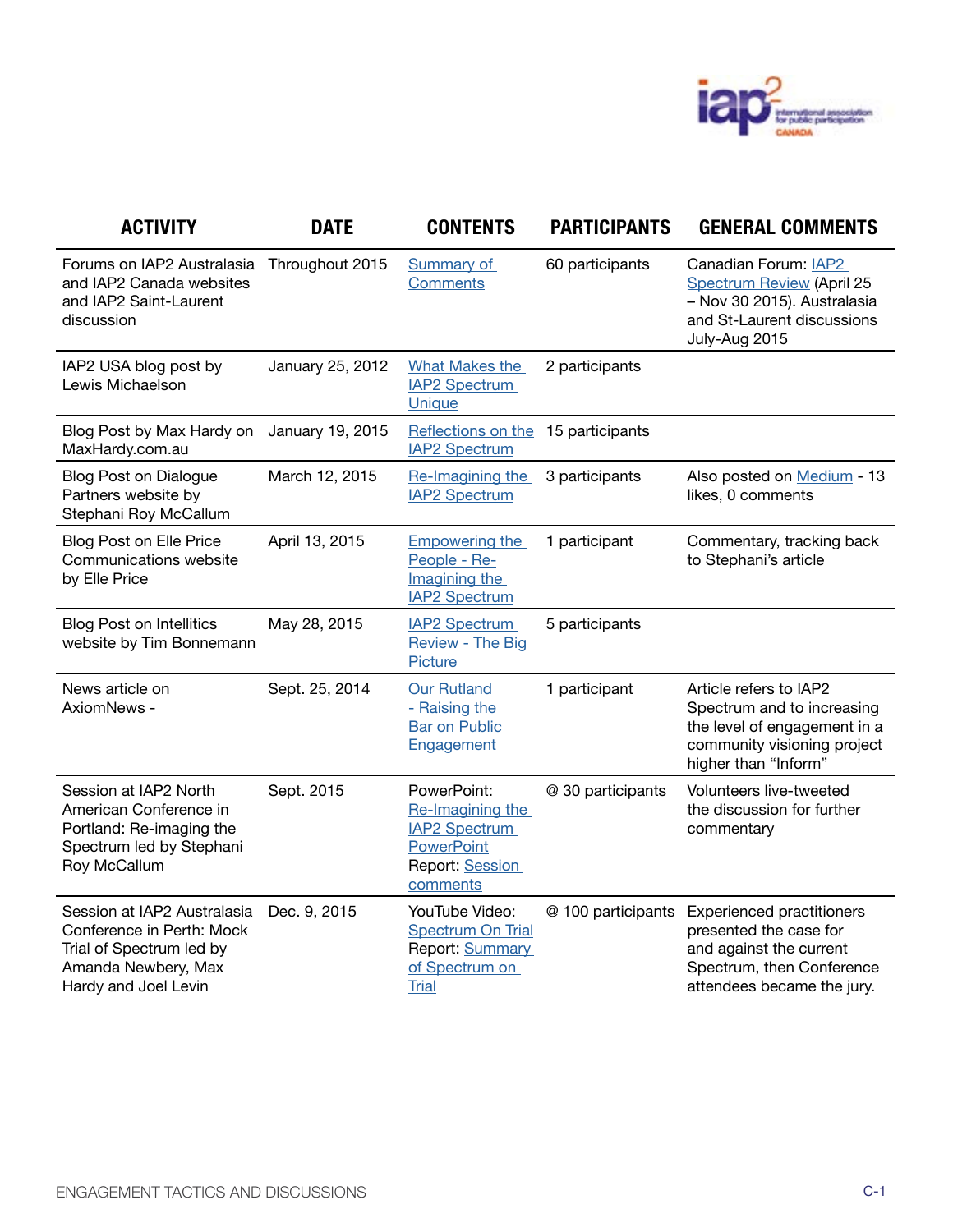# **Appendix D** Communications Tactics and Promotion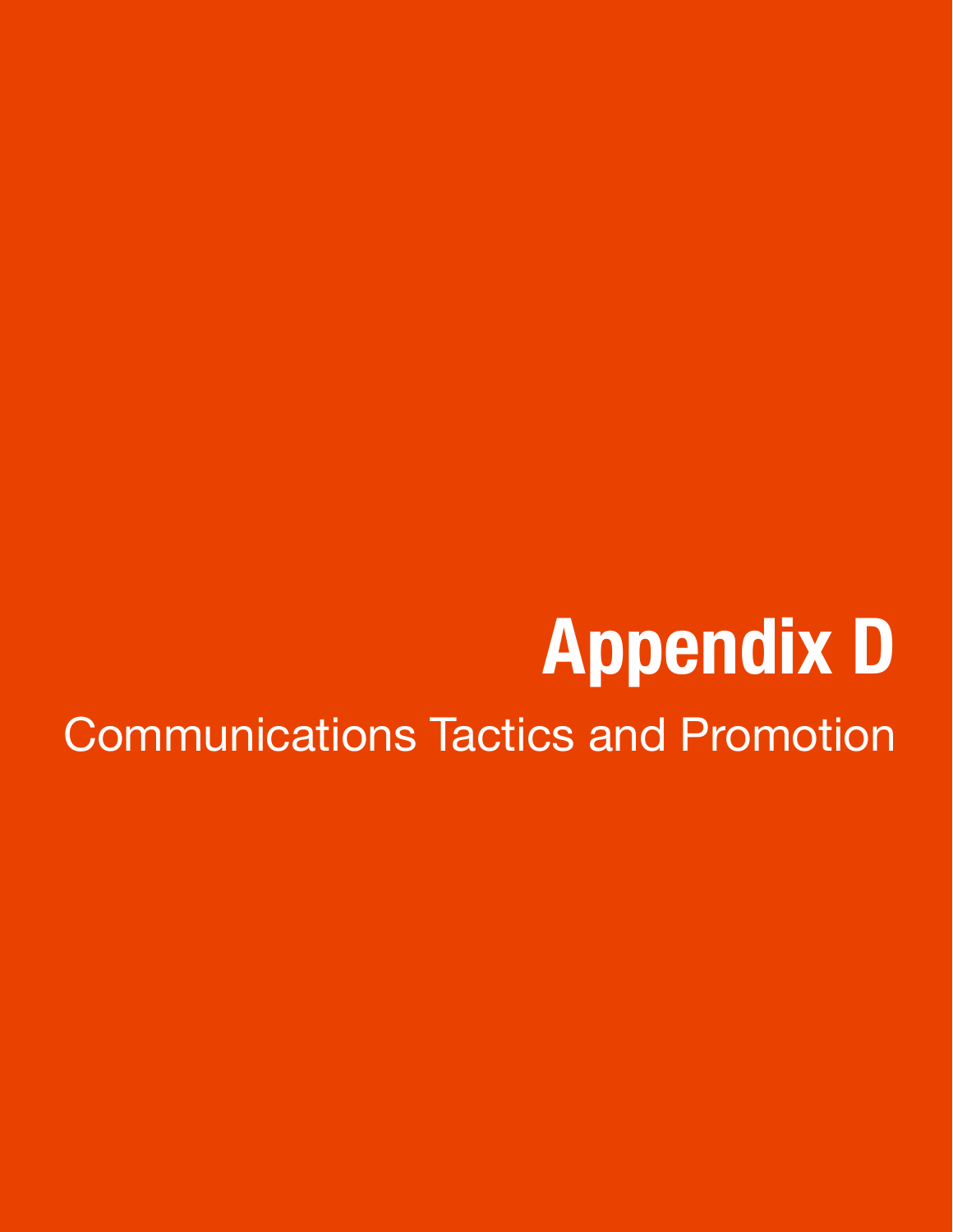

| <b>TACTIC</b>                                  | <b>FOCUS</b>                                                                                                                                                                                  | DATE(S)                                                                                              | <b>REACH</b>            |
|------------------------------------------------|-----------------------------------------------------------------------------------------------------------------------------------------------------------------------------------------------|------------------------------------------------------------------------------------------------------|-------------------------|
| IAP2 Canada and Australasia<br>Website         | Promotion & hosting of forum from<br>homepage                                                                                                                                                 | • April-Dec                                                                                          |                         |
| IAP2 Canada and Australasia<br>Newsletter/Blog | Posts inviting comments on Spectrum,<br>directing readers to IAP2 Canada online<br>forum                                                                                                      | • July 27<br>• June 25<br>• May 21                                                                   | 1,294<br>1,661<br>1,255 |
| IAP2 Canada Twitter                            | 1. Encourage conversation<br>2. Drive traffic to the IAP2 Canada<br>discussion forum<br>3. Drive traffic to French (St-Lawrence)<br>discussions<br>4. Drive traffic to Australasia discussion | • Scheduled daily:<br>• 10 EST and 4 EST<br>• Tags:<br>• #IAP2at25 #P2 #IAP2<br>#PublicParticipation |                         |
| IAP2 USA Twitter                               | 1. Drive traffic to IAP2 Canada<br>discussion forum<br>2. Re-tweet IAP2 Canada                                                                                                                | • Re-Imagining the IAP2<br>Spectrum                                                                  | 1,500                   |
| IAP2 Australasia Twitter                       | 1. Drive traffic to IAP2 Canada<br>discussion forum<br>2. Re-tweet IAP2 Canada                                                                                                                | • Empowering the People - Re-<br>Imagining the IAP2 Spectrum                                         | 960                     |
| IAP2 Canada Facebook                           | 1. Encourage conversation<br>2. Drive traffic to the IAP2 Canada<br>discussion forum                                                                                                          | • Weekly post until end of<br>November 2015.<br>• Schedule: Wednesday at 3pm<br><b>EST</b>           |                         |
| IAP2 Australasia Facebook                      | 1. Drive traffic to IAP2 Canada<br>discussion forum<br>2. Drive traffic to Australasia forum                                                                                                  |                                                                                                      |                         |
| IAP2 USA Facebook                              | 1. Drive traffic to IAP2 Canada<br>discussion forum                                                                                                                                           |                                                                                                      |                         |
| IAP2 Australasia LinkedIn                      | 1. Encourage conversation<br>2. Drive traffic to the IAP2 Canada<br>discussion forum                                                                                                          | • Weekly posts until end of<br>November 2015<br>· Schedule: Tuesday at 10 EST                        |                         |
| North American Conference<br>(Portland)        | Promote Spectrum workshop at<br>conference, driving attention to the<br>overall dialogue                                                                                                      | • July - Sept                                                                                        |                         |
| <b>Chapter and Trainer</b><br>champions        | Leverage chapter and trainer networks<br>to promote conversation                                                                                                                              | • July - Sept                                                                                        |                         |